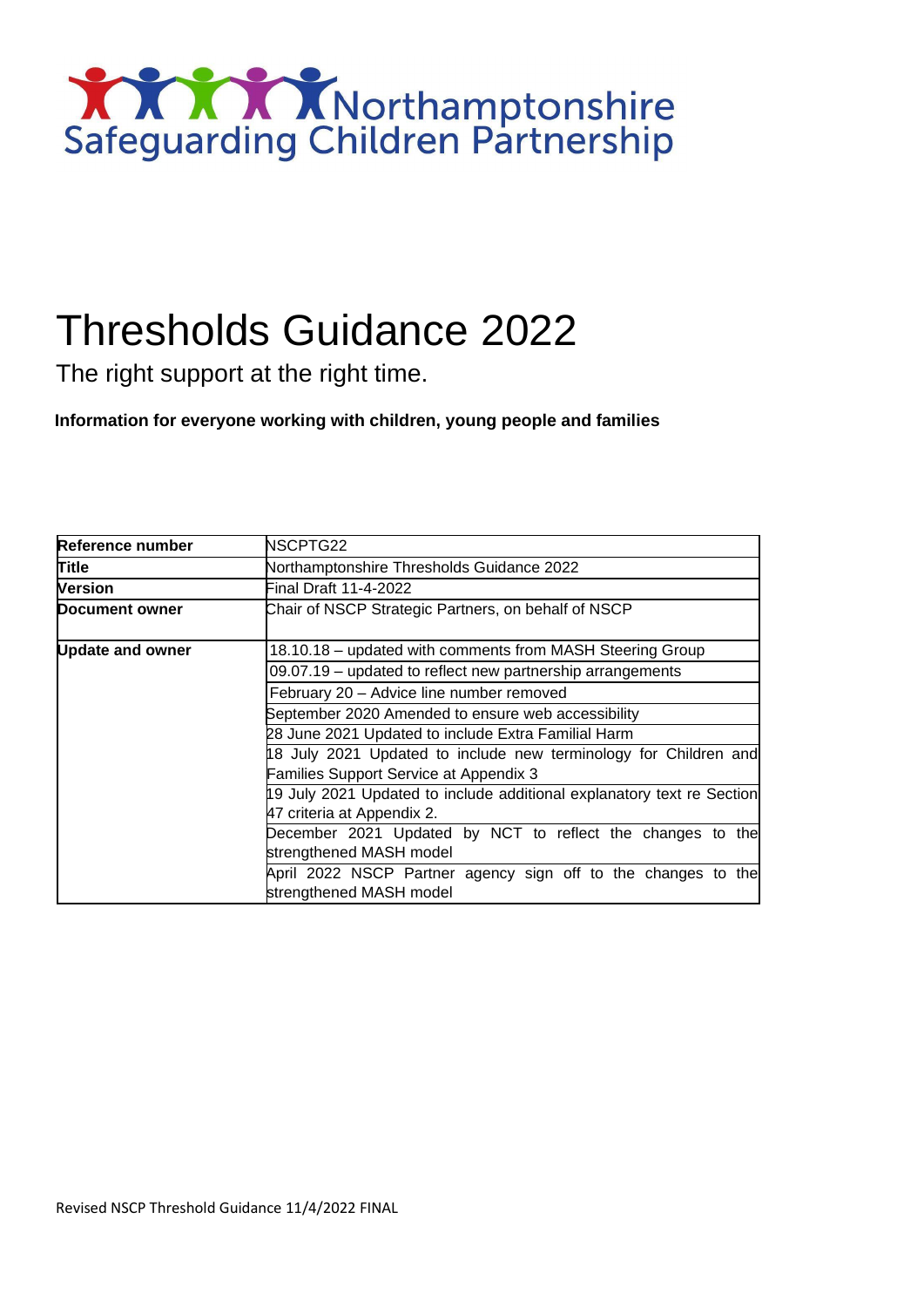# Contents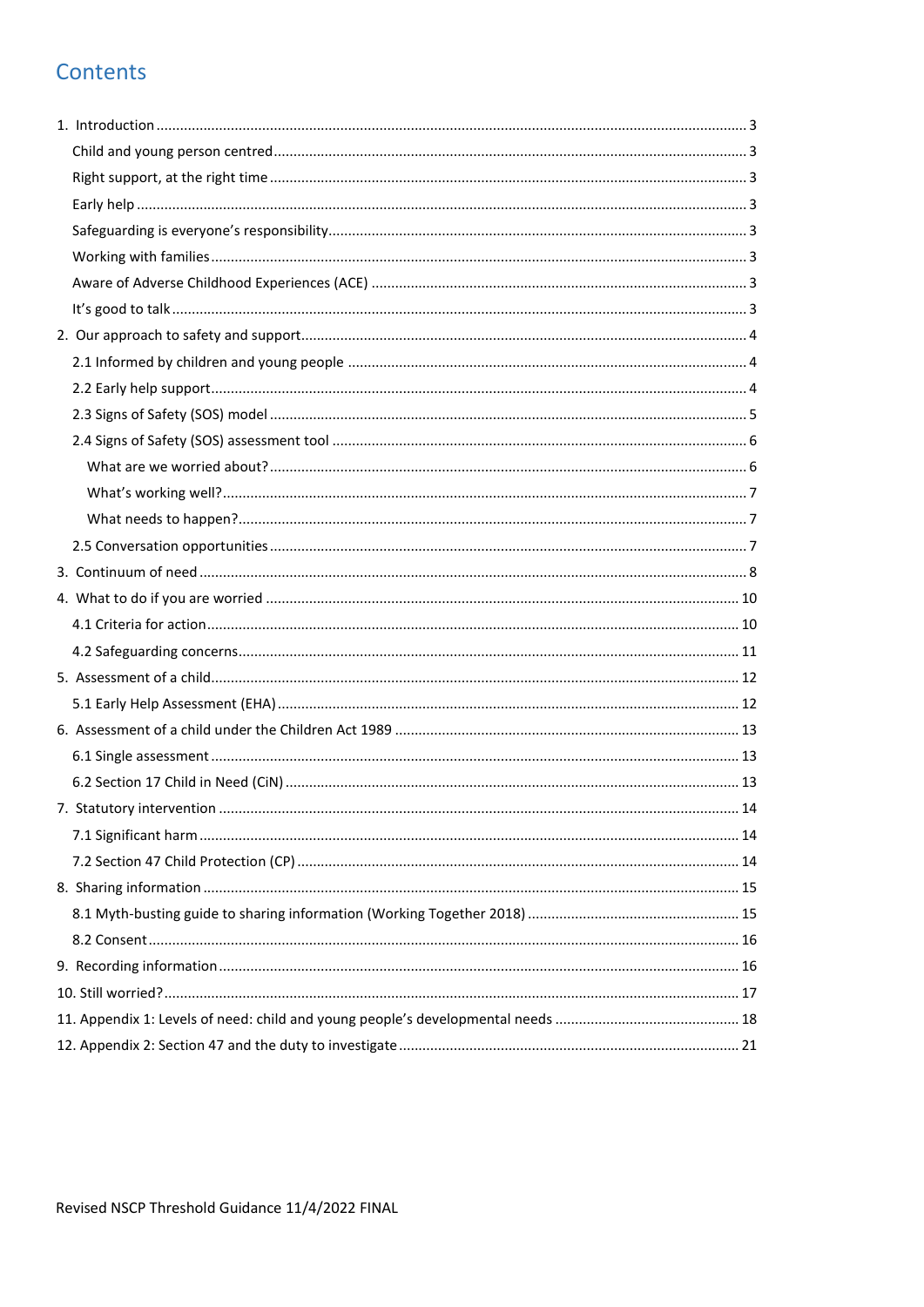# <span id="page-2-0"></span>1. Introduction

This document sets out the Northamptonshire Safeguarding Children Partnership (NSCP) approach to providing support to potentially vulnerable children and young people in Northamptonshire and keeping all children and young people safe and protected from harm.

The NSCP approach is underpinned by the following key principles:

### <span id="page-2-1"></span>Child and young person centred

At all levels our work with children in Northamptonshire is based on a clear understanding of their needs and views.

### <span id="page-2-2"></span>Right support, at the right time

- Children's needs should be determined swiftly and accurately, a robust assessment should inform a proportionate and timely response
- Assessments involve families, act on the voice of children, are analytical and timely and enable us to understand the needs of children and families
- Wherever possible children are supported to stay within safe family networks and communities

### <span id="page-2-3"></span>Early help

Early help is the foundation of our approach, provided through a range of collaborative and evidence based interventions.

### <span id="page-2-4"></span>Safeguarding is everyone's responsibility

The needs of children and young people is the concern and responsibility of all agencies and professionals in Northamptonshire who work with children, adults and families as outlined in *Working Together to Safeguard Children* 2018.

### <span id="page-2-5"></span>Working with families

Together we work in partnership with families, encouraging them to recognise and use their own strengths and that of their local community and support them to explore and find their own solutions to meet the needs of children. This is supported by the Signs of Safety (SOS) practice framework that has been adopted by Northamptonshire; further information about the model is provided within this document.

# <span id="page-2-6"></span>Aware of Adverse Childhood Experiences (ACE)

Professionals and services will work to be aware of Adverse Childhood Experiences (ACE) and trauma informed by looking at the causes of needing a service as well as the consequences.

### <span id="page-2-7"></span>It's good to talk

Early identification of difficulties and improved outcomes for children and young people are aided by close collaboration between individual workers and agencies, through regular open, honest and quality conversations.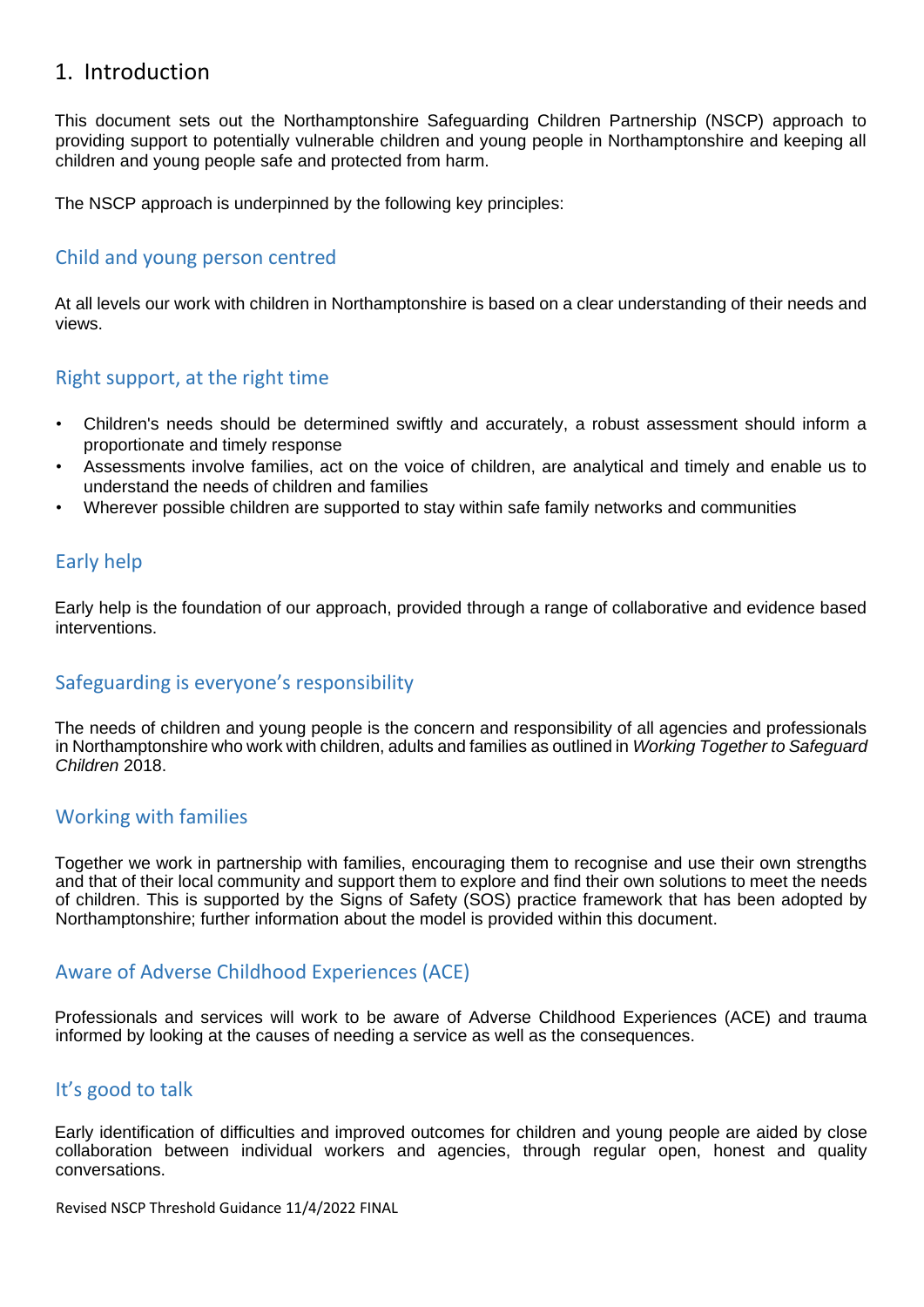# <span id="page-3-0"></span>2. Our approach to safety and support

The needs of children, young people and their families need to be considered on a case by case basis. Responses should be based on robust assessment, sound professional judgment and where appropriate statutory guidance.

Our approach facilitates early discussions, conversations and dialogues when we have emerging worries about children. The focus is to promote safety and strengths within the family and their existing network to properly address them on a long-term basis. It also sets out how to recognise signs of harm and what to do when we have immediate concerns for children's safety, to prevent any delay in protecting them and/or gathering evidence where a crime has been committed.

It also recognises that in many cases no one worker will be able to provide all the support the child or family requires and therefore a multi-agency approach should be adopted through a Team Around the Family (TAF), Child in Need (CiN) plan or Child Protection (CP) process depending on the signs of harm identified through the assessment.

The approach recognises that all professionals, no matter what agency they are from, have a role to play within safeguarding children from harm and promoting their welfare.

# <span id="page-3-1"></span>2.1 Informed by children and young people

The development of our approach to keeping children safe in Northamptonshire has been informed by the views of children and young people.

It is our intention that by using Signs of Safety (SOS) as our practice model, it will help us to strengthen our practice with children and young people, ensuring their voice is more visible throughout our work and our response to their wishes, feelings and concerns is more meaningful.

# <span id="page-3-2"></span>2.2 Early help support

Early help support and services in Northamptonshire have a shared goal: to enable children and families to access appropriate support as early as possible so that they can maintain their quality of life, prevent any problems getting worse and feel stronger, happier and more confident. Early help support and services are both commissioned and delivered by a wide range of agencies.

The Northamptonshire Health and Wellbeing Board and Northamptonshire Safeguarding Children Partnership (NSCP) champion the vital importance of helping children and young people at the earliest point to provide them with the best opportunity for the future. Through effective early help, we will also prevent families from escalating to statutory, high cost services.

We must all target our early help support where the likelihood is that problems will spiral and become more damaging for children and families. Reducing demand for high-need services will deliver better outcomes for children and families and reduce escalation for safeguarding concerns. Equally, it will reduce demand for services and interventions which are costlier for children's services and other public services to provide. Services will facilitate this by being Adverse Childhood Experiences (ACE) aware and trauma informed, to understand and prevent underlying causes. Trauma-Informed Practice is a strengths-based approach, which seeks to understand and respond to the impact of trauma on people's lives. The approach emphasises physical, psychological, and emotional safety for everyone and aims to empower individuals to re-establish control of their lives.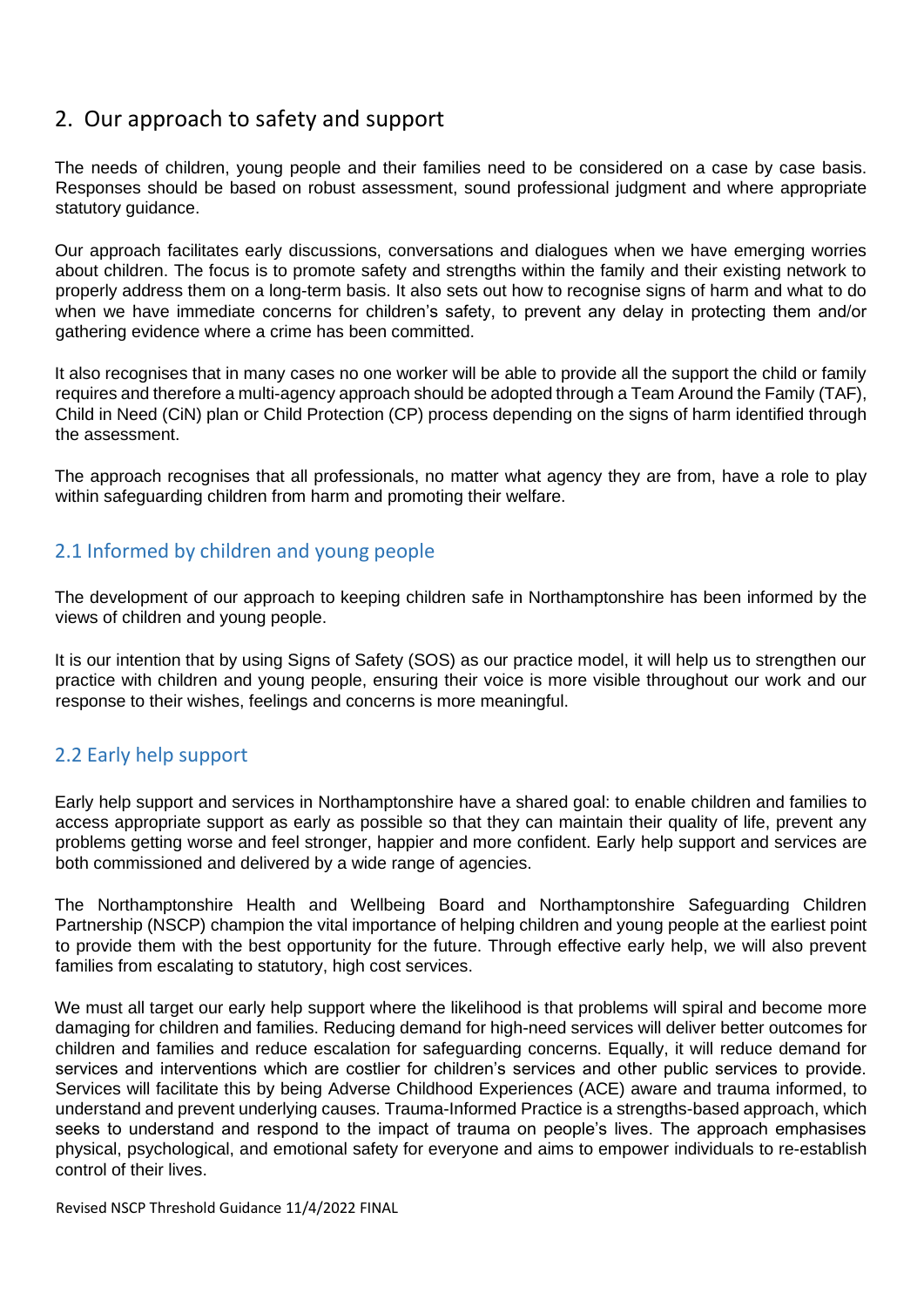Northamptonshire's early help offer recognises the crucial role that all family members, not just mothers and fathers, but stepparents, grandparents, siblings, other extended family members, carers and the wider community play in influencing what children experience and achieve as well as the consequences when families are in difficulty.

Providing early help is more effective in promoting the welfare of children than reacting later. Northamptonshire's early help offer puts the responsibility on all professionals to identify emerging problems through trauma informed practice and potential unmet needs for individual children and families, irrespective of whether they are providing services to children or adults.

The professionals working mainly in universal services are best placed to identify children or their families and offer the earliest support to those who are at risk of poor outcomes.

Early help is the term used to describe our approach to providing support to potentially vulnerable children and their families as soon as problems start to emerge or when there is a strong likelihood that problems will emerge in the future.

The provision of early help services in Northamptonshire forms part of a continuum of help and support from all agencies to respond to the different levels of need of individual children and families.

The purpose of early help is through prompt interventions, to prevent issues and problems becoming acute, chronic and costly to the child, the family and the wider community.

Where a child's need is relatively low level, individual services and universal services may be able to take swift action to provide early help. For other emerging and more complex needs, a range of targeted early help services may be required, co-ordinated through an Early Help Assessment (EHA).

Support for children must safeguard the child and promote their welfare and, where possible, prevent harm before the child's needs become more complex. Where there are more complex needs, help may be provided as a Child in Need (CiN) under section 17 of the Children Act 1989.

Where there are Child Protection (CP) concerns or reasonable cause to suspect a child is suffering, or likely to suffer significant harm, local authority social care services must make enquiries and decide if any action must be taken under section 47 of the Children Act 1989.

*Working Together* states that it is important that there are clear criteria for taking action and providing help across this full continuum to ensure that services are commissioned effectively and that the right help is given to the child at the right time.

These criteria for action should be understood by all professionals and applied consistently.

The NSCP is committed to ensuring that this guidance will support professionals working with children and families to make good decisions and focus on positive outcomes by ensuring these criteria for action are transparent, accessible and well understood.

As safeguarding is everyone's responsibility, it's important that everyone plays their full part and is clear about their roles and responsibilities. These are set out clearly in *Working Together* 2018.

# <span id="page-4-0"></span>2.3 Signs of Safety (SOS) model

Northamptonshire has adopted the Signs of Safety (SOS) model as the basis of work with children and families across all partner agencies engaged in providing services for children.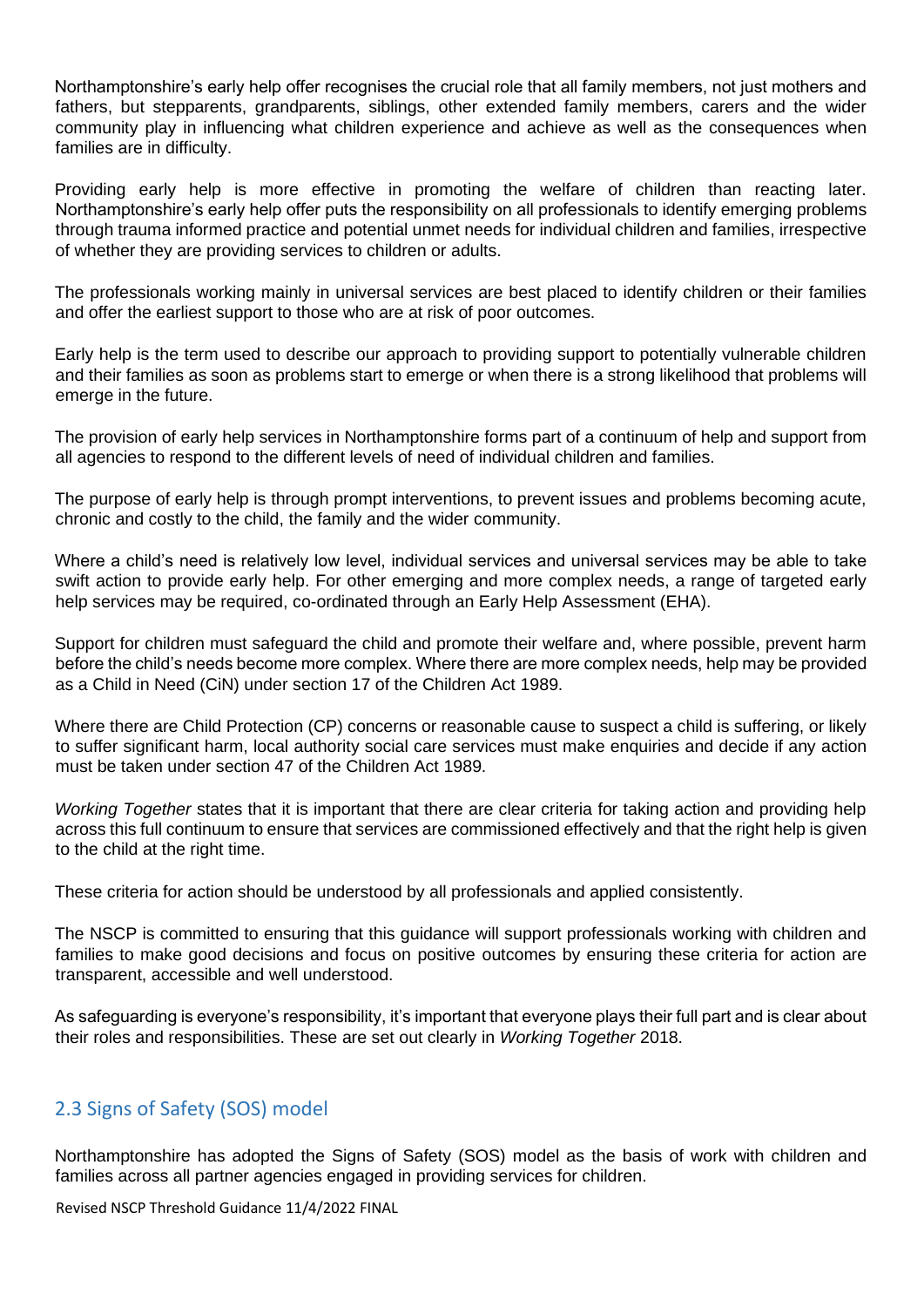SOS is an evidence based practice framework and will bring together partners to provide a strengths based approach where there is a need for statutory social work intervention. The model is an approach created and refined by professionals, based on what they know works well with difficult cases.

SOS is intended to improve the effectiveness of partnership working, coordination and consistency, as a common framework and shared language becomes embedded. It is adaptable across all service areas.

SOS is a strengths based, solution focused model that looks to assess risk and concerns and identify solutions. It prompts us to ask four simple questions when thinking about and working with a family:

- **What's working well?**
- We think about strengths, safety and when things work
- **What are we worried about?** We talk about harm and complicating factors
- **What needs to happen?** We think about next steps and goals
- **How worried are we on a scale of 0-10? On a scale of 0-10, where 0 is the child is not safe at all and 10 is the child is safe and their needs are being met, what would you score?**  $0 =$  very worried,  $10 =$  not worried at all

Within all of our conversations, assessments, meetings and plans we need to work together to use the SOS model. Its aim is to support families to find their own solutions to problems, whilst being clear about the harm or potential harm a child has or may suffer and the evidence for this and being clear about what needs to happen for professionals to no longer be worried.

Below are some questions based on the SOS model which you might want to think about when you have any type of worry or concern about a child or family. These prompts will also help when contacting the Multi-Agency Safeguarding Hub (MASH) about your concerns for a vulnerable child or young person, as you are completing an assessment, or attending multiagency meetings about children.

As the model is a strengths based, solution focused model we always start with our 'what's working well questions':

- What have been the things that have minimised the harm or made things better?
- Is the child currently safe? If so, how do you know? Does this happen daily, weekly?
- Who else helps to keep the child and family safe, happy and well?
- In relation to the worry, what do the family and child do already that makes things even a little better?
- What has worked in the past to help?
- What would the family say is the best thing about their family?
- What are the family currently doing to try and make this problem better?
- Who is in their network?

# <span id="page-5-0"></span>2.4 Signs of Safety (SOS) assessment tool

At multi-agency meetings you will be asked to scale how worried you are on a scale of 0 to 10.

### <span id="page-5-1"></span>What are we worried about?

- What have you seen or heard that worries you? (who are you worried about, what are you worried about, describing the behaviours, and how do you know this is happening)
- Who saw this and what did they see?
- When did you first become worried?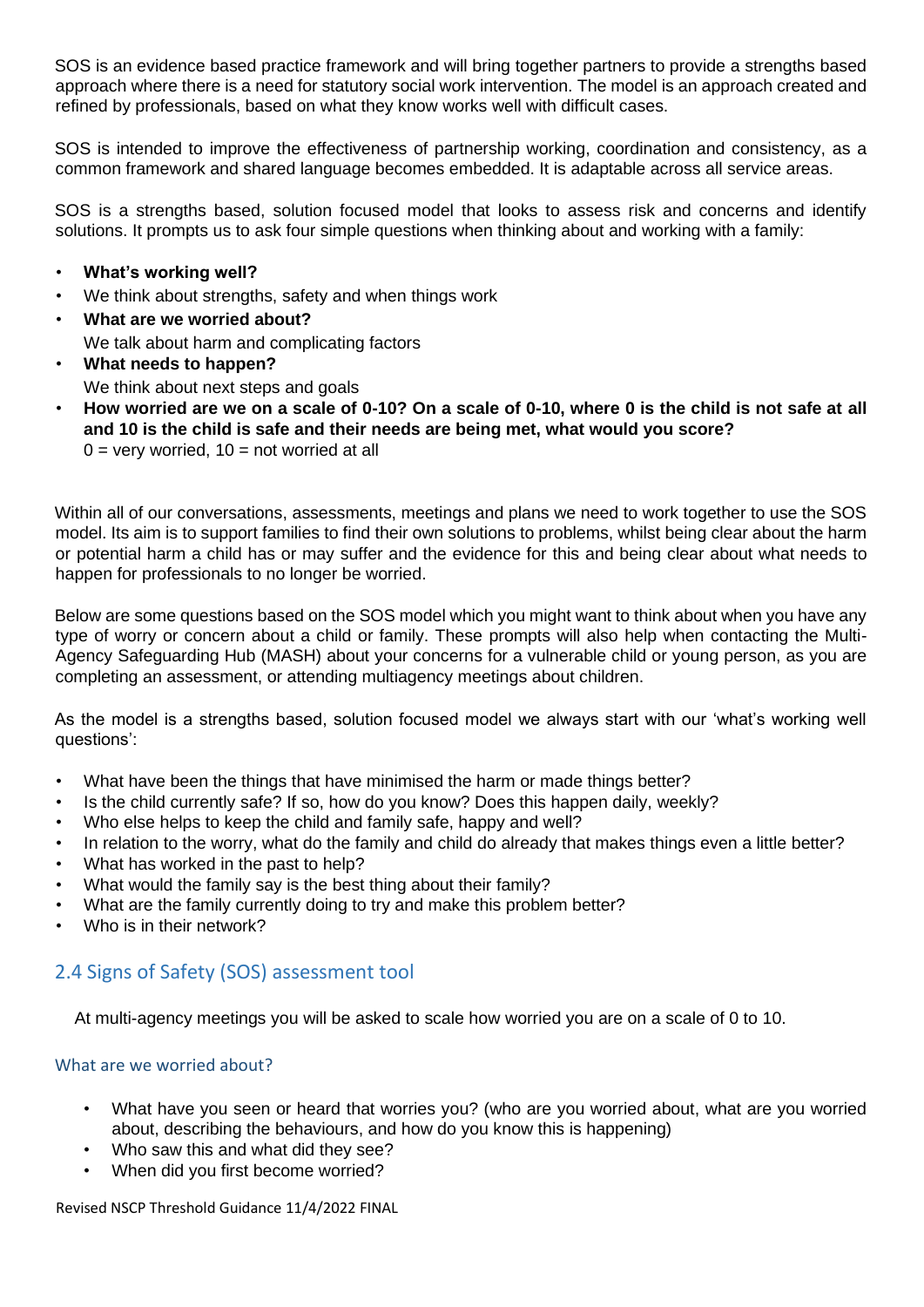- What are you worried will happen if nothing changes?
- Have things become worse recently?
- How are these concerns impacting on the children?
- What has the child said about this?
- What would the child say about themselves (the child) living in this household?
- What does their day to day look like?
- Have you spoken to the parent/carer? What are they worried about? What did they tell you?
- What is making this situation even more difficult and complicated?
- Are there any other worries making things more complicated for parents or anyone else to keep the child/ren safe? (Anything that isn't the main issue that makes the problem harder, such as housing/poverty/mental health/extra familial harm)

### <span id="page-6-0"></span>What's working well?

- Do you know of a time when the harm / worry was present and what happened to reduce the risk?
- Is there anyone or anything that is helping keep the child safe?
- Identify people in the personal and professional network, what they are doing and how that is keeping the child safe. Please share any safety plans if developed.
- What has been working well when something of concern happened?
- Who has been helping and how?
- Is the child currently safe? If so, how do you know? Does this happen daily, weekly?
- In relation to the worry, what do the family and child do already that makes things even a little better?
- What would the child say is the best thing about living at home or the best thing about their family?
- What would the family say is the best thing about their family?

### <span id="page-6-1"></span>What needs to happen?

- What do you think needs to happen to make the situation better?
- Are there any questions that need to be asked to clarify the situation?
- What do the family and child want to happen? How do they think they could make things better?
- What would make you less worried?

### **Scaling question**

On a scale of 0-10, where 0 is the child is not safe at all and 10 is the child is safe and their needs are being met, what would you score?

What do you need to see happen or change to move up the scale from where you currently are?

- What needs to change for the child or family so that you would be confident he/she/they are safe?
- What does safety look like for this child?
- What would the child like to see happen to feel safe?
- What are you worried may happen to the child/ren if nothing changes? This is to understand what the impact on the child is now and moving forward, what it would be if everything stays as it is right now.

# <span id="page-6-2"></span>2.5 Conversation opportunities

In Northamptonshire we use a range of conversation opportunities such as telephone calls, meetings, emails and visits to families to identify appropriate support for the child and their family. We recognise the importance of early discussions, conversations and dialogues when we have emerging worries about children. Anybody working with children, young people and families is responsible for starting these conversations. These quality conversations may lead to an assessment and plan which should ensure outcomes for children are improved and which clearly shows everyone's responsibility within that plan.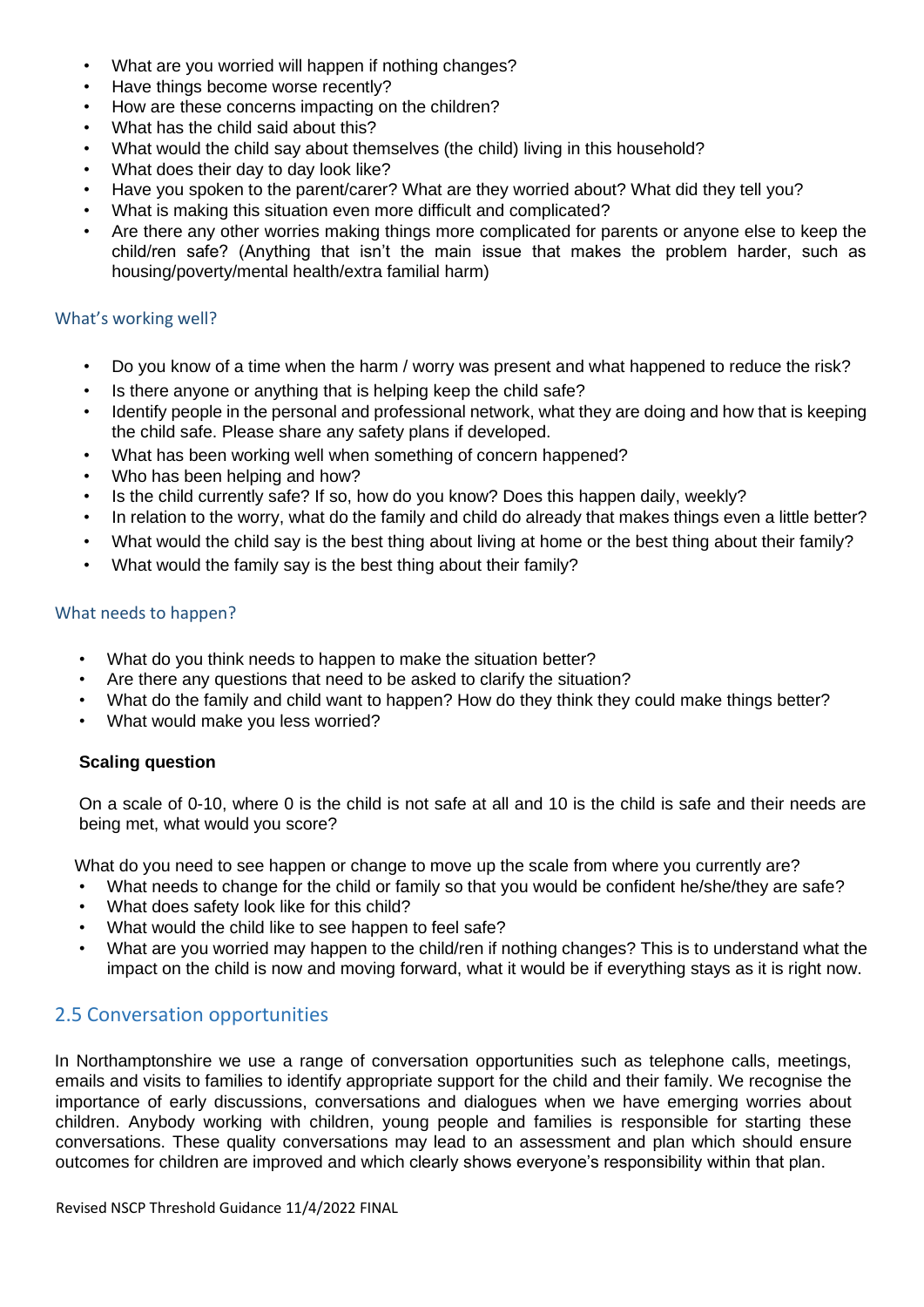The advantages of this approach are that it:

- Emphasises collaboration and conversation
- Promotes shared responsibility and flexibility
- Recognises the complexity and unique needs of each individual child and family
- Reduces potential bias of individual professional and agency decisions through debate

Constructive conversations will be started with the child and family by a professional who is already working or involved with the child because of a worry they have. The value, knowledge and trust that a professional already working with a family has must not be underestimated and in Northamptonshire we really value those relationships. Different professionals will each have key information and knowledge and play a crucial role in supporting a family.

We want these conversation opportunities to be constructive, clear, open and honest and, importantly, involving the family and their wider network. Sometimes these conversations may be challenging, and professionals and families may not always agree. It is important that everyone has the opportunity to express their worries, but also to identify the strengths and safety already in place. It needs to be explored how these strengths can be built upon to bring about safety for all of the children involved. This highlights why conversations are so important and why drawing professionals and family networks together in a coordinated way to work towards a whole family plan is a positive, helpful and constructive way of working.

All conversations, whatever the outcome, should be recorded appropriately in order to show that they took place and identify what next steps were agreed and why. This will support the evaluation of how effectively needs are met. In this way, quality conversations can demonstrate their impact on successful practice.

A check list approach is mechanistic and identifies weaknesses; it doesn't take into consideration the complexity of individual situations and can overlook existing strengths. Quality conversations strengthen and improve decision making and joint working to provide the right help at the right time.

Professionals should have conversations safely, adhering to their own agency information sharing protocols. This includes recording information appropriately to ensure that all the agreed detail has been captured, confirmed and shared.

# <span id="page-7-0"></span>3. Continuum of need

A threshold is a point that is reached where support is required at level 1, 2, 3 or 4.

The thresholds guidance outlines circumstances and key features at each level to help professionals make a judgement about whether a threshold has been reached and decide what to do next.

The continuum of need is based on the principle that services should be provided as soon as possible, at the lowest level proportionate to the assessed needs of the child. The aim is to support families and prevent things becoming more difficult so families can continue to get support in universal services.

The model identifies four levels of need and how they can be met, rather than levels of service:

- Universal Support
- Early Help
- Complex needs
- **Statutory Intervention**

Northamptonshire's continuum of need (as shown in diagram 1) is a useful guide to what early help looks like in practice. If early help is working, children and families would stay towards the lower level of the continuum and only those families with highly complex needs would reach the higher level of the continuum.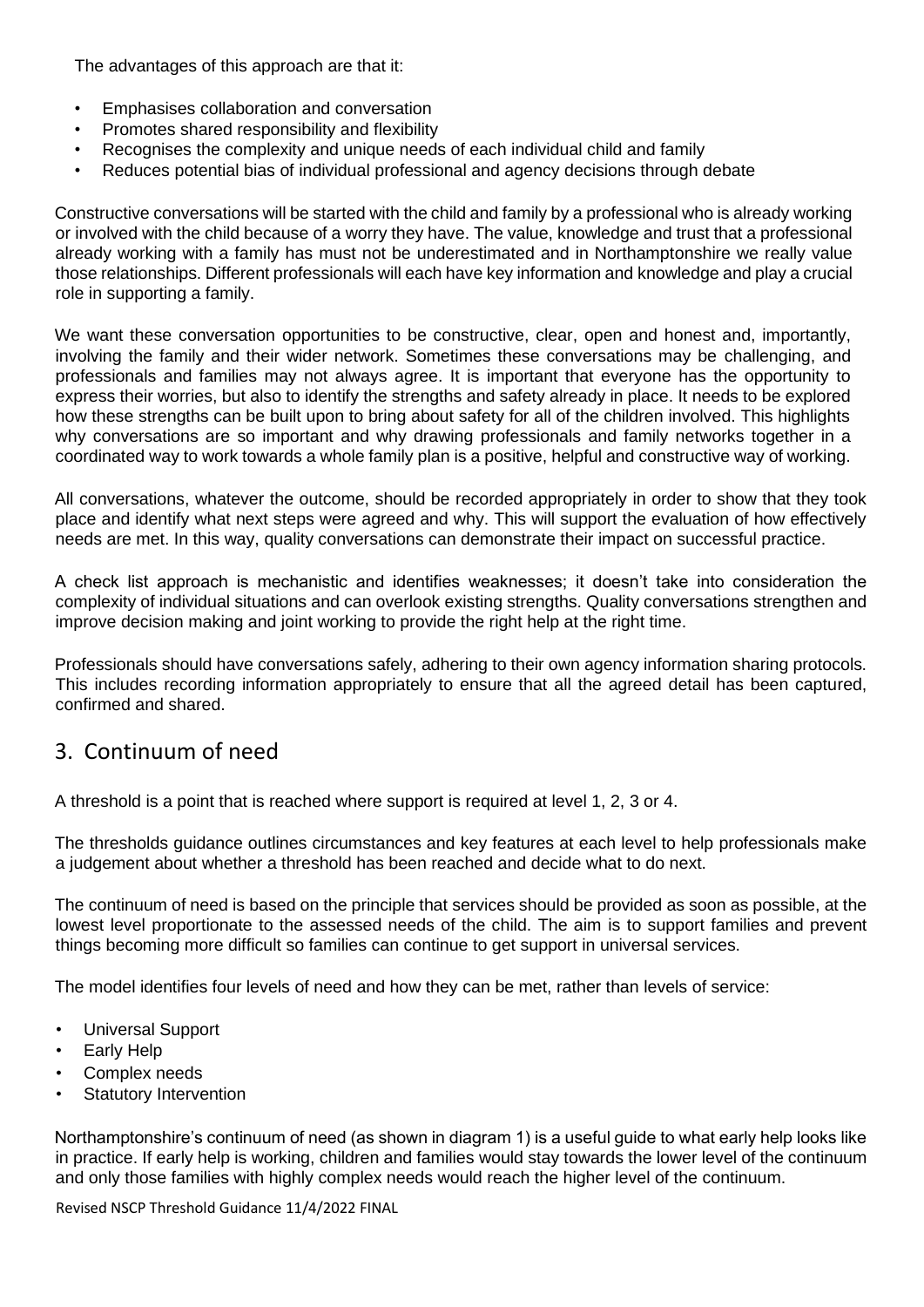Some services described as early help or additional support are also used by children open to children's social care, e.g. Children in Need (CiN) or children on Child Protection (CP) plans.

The following considerations may apply:

- Children can and do move from one level of need to another, sometimes very quickly
- Children with early help and specialist needs also require and use universal services
- Repeated assessments are not necessary to move children from one level of need to another
- Some children, i.e. those with complex needs, should be enabled to move quickly and effortlessly to the required service response without necessarily moving up through each level of need

The aspiration is that for most children their needs are met as low down on the continuum of needs as possible.

### **3.1 Diagram 1: Northamptonshire's continuum of need**

Green = Universal support Yellow = Vulnerable Orange = Complex Needs Red = StatutoryIntervention

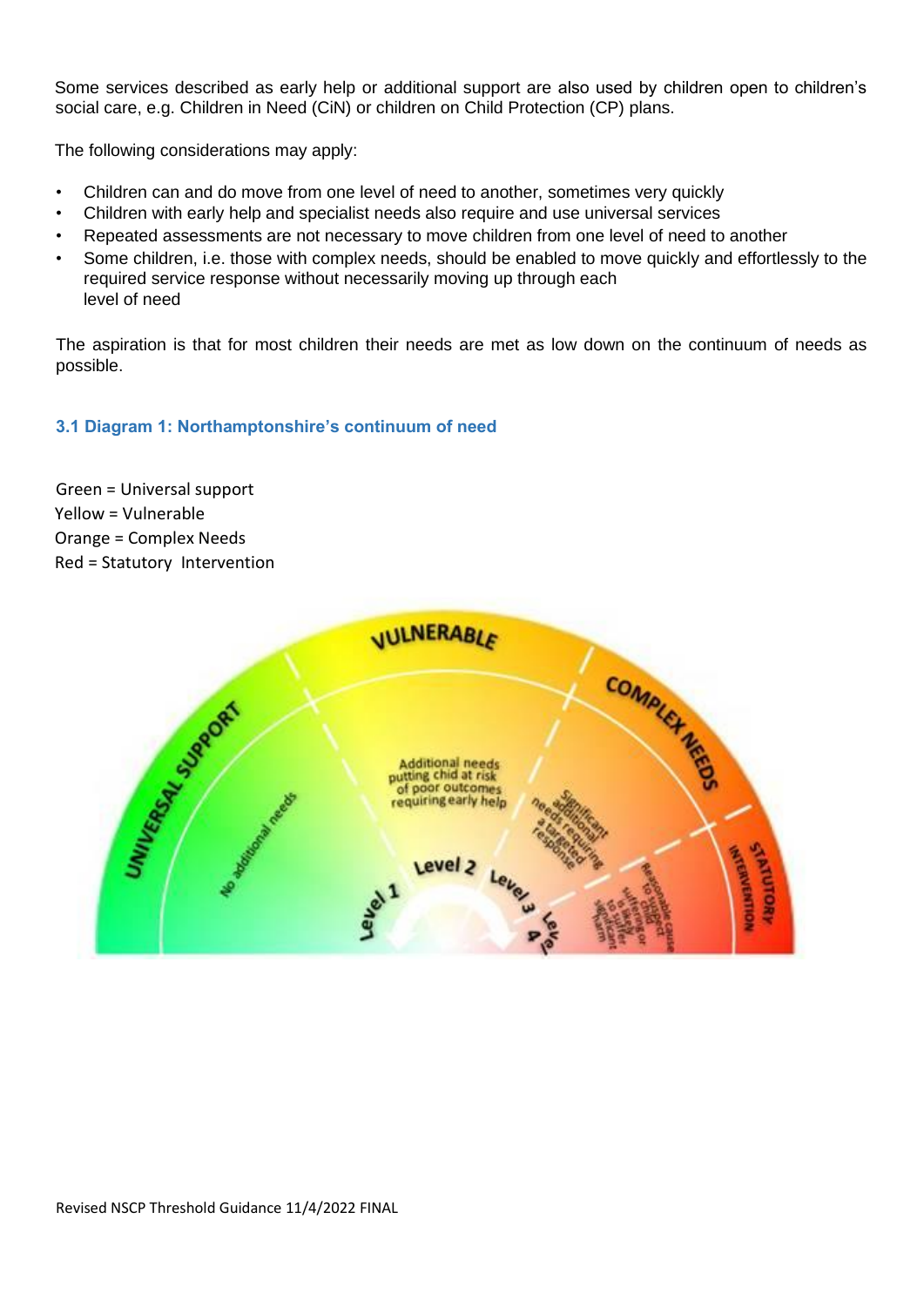# <span id="page-9-0"></span>4. What to do if you are worried

# <span id="page-9-1"></span>4.1 Criteria for action

# Please refer to Appendix 1: Levels of Need: Child and Young People's Developmental Needs

| <b>Level</b>                | <b>Needs</b>                                                                                                                                                                                                                                                                                                                                                                                                                                                                                                                                                                                                                                                                                                                                                                                                                                                                                                                                                        | <b>Services</b>                                                                                                                                                                | <b>Outcome</b>                                                                                                                                                                                                                                                                                                                                                                                                                                                             | <b>Action</b>                                                                                                                                                                                                                                                                      |
|-----------------------------|---------------------------------------------------------------------------------------------------------------------------------------------------------------------------------------------------------------------------------------------------------------------------------------------------------------------------------------------------------------------------------------------------------------------------------------------------------------------------------------------------------------------------------------------------------------------------------------------------------------------------------------------------------------------------------------------------------------------------------------------------------------------------------------------------------------------------------------------------------------------------------------------------------------------------------------------------------------------|--------------------------------------------------------------------------------------------------------------------------------------------------------------------------------|----------------------------------------------------------------------------------------------------------------------------------------------------------------------------------------------------------------------------------------------------------------------------------------------------------------------------------------------------------------------------------------------------------------------------------------------------------------------------|------------------------------------------------------------------------------------------------------------------------------------------------------------------------------------------------------------------------------------------------------------------------------------|
| <b>Universal</b><br>support | Children<br>with<br>no<br>needs, whose needs are met by information<br>universal services.                                                                                                                                                                                                                                                                                                                                                                                                                                                                                                                                                                                                                                                                                                                                                                                                                                                                          | additional Health Visitors Family<br>service<br>Hubs/libraries<br>Family<br><b>Schools and colleges CYP</b><br>Public<br><b>Health nurses</b><br><b>Midwives</b><br><b>GPs</b> | Children make good<br>progress<br>in<br>most<br>of<br>areas<br>development.                                                                                                                                                                                                                                                                                                                                                                                                | Child, young person<br>or family directed to<br>relevant Universal<br>for<br>services<br>advice/support. No<br>assessment<br>is<br>required.                                                                                                                                       |
| 2 Vulnerable                | These children may require extra Health Visitors<br>support in order to promote their (also, Level 3)<br>safety and happiness and to School Nurses<br>explore the support of family and (also Level 3)<br>services to maintain safety in the Therapy services<br>community. The nature of need Family Hubs Schools<br>may be short term or moreand<br>moderate in nature.                                                                                                                                                                                                                                                                                                                                                                                                                                                                                                                                                                                           | colleges<br>Educational<br>Psychology<br>Service (also<br>Level 3)<br><b>Midwives</b><br>GPs<br><b>Fire and Rescue</b><br>Service                                              | Children have improved<br>life chances by offering<br>intensive<br>and<br>preventative early years<br>interventions<br>and<br>specialist<br>early<br>help<br>support for additional<br>needs.                                                                                                                                                                                                                                                                              | Offer<br>support<br>yourself or direct to<br>relevant universal or<br>Partnership Support<br>Service for relevant<br>advice and guidance.<br>If a number of issues<br>or needs at Level 2<br>identified,<br>are<br>consider completing<br>Early<br>Help<br>an<br>Assessment (EHA). |
| З<br>needs                  | Complex Children with complex or multiple CAMHS<br>needs: These children require community workers<br>specific support, without which Community<br>their Health (including happiness) paediatricians 0-19 Child their<br>and<br>development<br>may<br>affected, such as relationship<br>difficulties with family and peers. Youth Offending<br>Without support, the Family are Service<br>likely to become in need of a Family Hubs<br>greater level of support.<br>Child in Need (CiN): These 2)Targeted NEET<br>children may receive a child in Prevention<br>need service from children's Services<br>social work services and are at (Prospects)<br>risk of being unsafe if they do not GPS<br>receive early support. These may Social Workers<br>include children who have been SEND Support<br>assessed as 'high risk' in the Services<br>recent past, or children who have Education,<br>been adopted and now require Health and Care<br>additional support. | be and<br>Family<br>Service<br>(also Level 1 &<br>Team                                                                                                                         | Children and families are Contact<br>likely to face difficulties in Partnership<br>making progress to reach Service.<br>potential unless Appropriate<br>Support they are supported by and<br>services to help them to accessed<br>Children<br>achieve.<br>receive support for issues Partnership Support<br>that help to make sure in services may work in<br>the future, they can be partnership<br>safe in the community statutory services to<br>and with their family. | the<br>Support<br>advice<br>guidance<br>by<br>lead<br>will professional.<br>with<br>deliver a child's safety<br>plan, e.g. Child in<br><b>Need</b><br>(CiN)<br>Plan.<br>Partnership Support<br>services can only be<br>delivered with the<br>consent of families.                  |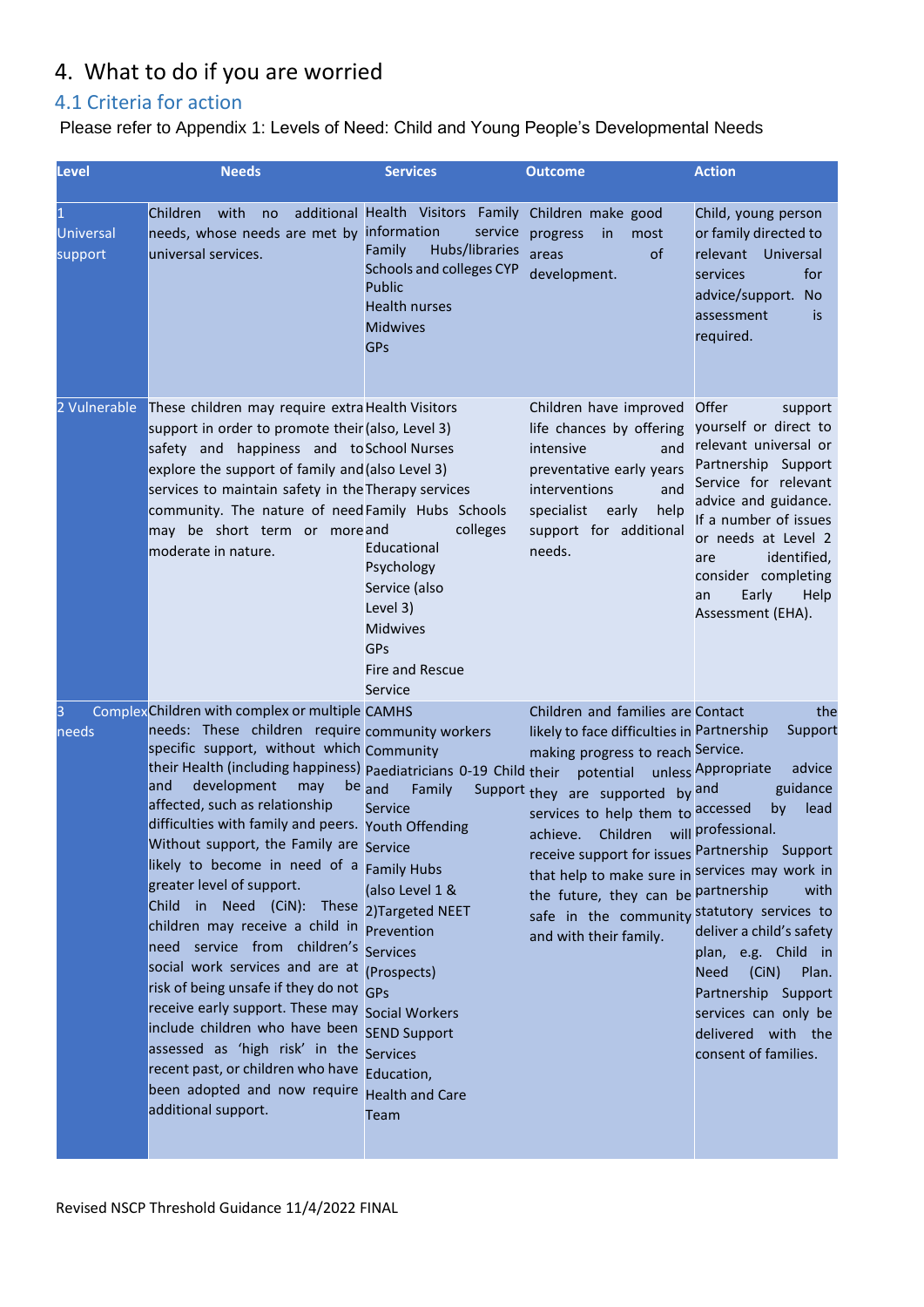| <b>4 Statutory</b><br><b>Intervention</b><br>(Immediate<br>safeguarding) | Child<br>Protection<br>$(CP)$ :<br>Reasonable cause to suspect<br>that the child is suffering, or<br>likely<br>to suffer, significant harm.<br>children<br>require<br>These<br>specialist/ statutory support.<br>Children at this Level would<br>require social work assessment<br>such as Child Protection (CP)<br>investigations<br>legal<br><b>or</b><br>interventions in order to make<br>sure they are safe. These<br>children may also need to be<br>accommodated by the local<br>authority either on a voluntary<br>basis or by way of Court Order. | <b>CAMHS</b><br><b>Specialist</b><br>(Community)<br><b>Specialist</b><br>(Inpatient)<br><b>Services</b><br>Community<br>Paediatricians<br><b>Specialist</b><br>Looked After<br>Children Service<br>Children's<br><b>Continuing Care</b><br>Children in Need<br>Team<br>Youth Offending<br>Service<br>(also Level 3)<br>Social Workers | Children and/or familyImmediate<br>members are likely to<br>suffer<br>significant Multi<br>harm/removal<br>home/serious and<br>lasting injury, either<br>physically or through the<br>way they feel about<br>their safety, without the<br>intervention of specialist<br>services, sometimes in a<br>statutory role. | referral<br>should be made to the<br>Agency<br>from Safeguarding<br>Hub<br>(MASH).<br>Specialist<br>working<br>services<br>alongside<br>Universal<br>Partnership<br>and<br>Support services to<br>meet the complex<br>and/or multiple needs<br>of vulnerable children<br>and young people.<br>Statutory intervention<br>i.e., Section 47, Child<br>Protection (CP) |
|--------------------------------------------------------------------------|------------------------------------------------------------------------------------------------------------------------------------------------------------------------------------------------------------------------------------------------------------------------------------------------------------------------------------------------------------------------------------------------------------------------------------------------------------------------------------------------------------------------------------------------------------|---------------------------------------------------------------------------------------------------------------------------------------------------------------------------------------------------------------------------------------------------------------------------------------------------------------------------------------|---------------------------------------------------------------------------------------------------------------------------------------------------------------------------------------------------------------------------------------------------------------------------------------------------------------------|--------------------------------------------------------------------------------------------------------------------------------------------------------------------------------------------------------------------------------------------------------------------------------------------------------------------------------------------------------------------|
|--------------------------------------------------------------------------|------------------------------------------------------------------------------------------------------------------------------------------------------------------------------------------------------------------------------------------------------------------------------------------------------------------------------------------------------------------------------------------------------------------------------------------------------------------------------------------------------------------------------------------------------------|---------------------------------------------------------------------------------------------------------------------------------------------------------------------------------------------------------------------------------------------------------------------------------------------------------------------------------------|---------------------------------------------------------------------------------------------------------------------------------------------------------------------------------------------------------------------------------------------------------------------------------------------------------------------|--------------------------------------------------------------------------------------------------------------------------------------------------------------------------------------------------------------------------------------------------------------------------------------------------------------------------------------------------------------------|

### <span id="page-10-0"></span>4.2 Safeguarding concerns

*Working Together* 2018 states that:

Anyone who has concerns about a child's welfare should make a referral to local authority children's social care and should do so immediately if there is a concern that the child is suffering significant harm or is likely to do so.

If a child is in immediate danger you should contact the police on 999 or an ambulance.

Where you believe there is reasonable cause to suspect that the child is suffering, or likely to suffer significant harm, do not delay, contact the MASH on 0300 126 7000. These instances must be reported to the MASH by telephone and must also be followed up in writing within 24 hours to ensure that your concerns are properly documented.

Where a professional wants to discuss whether the child should be the subject of a safeguarding referral or whether Strengthening Families or specialist services are appropriate, the professional should contact their nominated/allocated Partnership Support Coordinator in the first instance. If you are unable to contact the nominated/allocated Partnership Coordinator, please email the team at [Partnershipadvice@nctrust.co.uk](mailto:Partnershipadvice@nctrust.co.uk) and your query will be responded to within 1 working day.

If a multi-agency email referral is to be submitted it must be accompanied by the existing Early Help Assessment (EHA) where one is in place.

When professionals refer a child, they should include any information they have on the child's developmental needs and the capacity of the child's parents or carers to meet those needs. This information may be included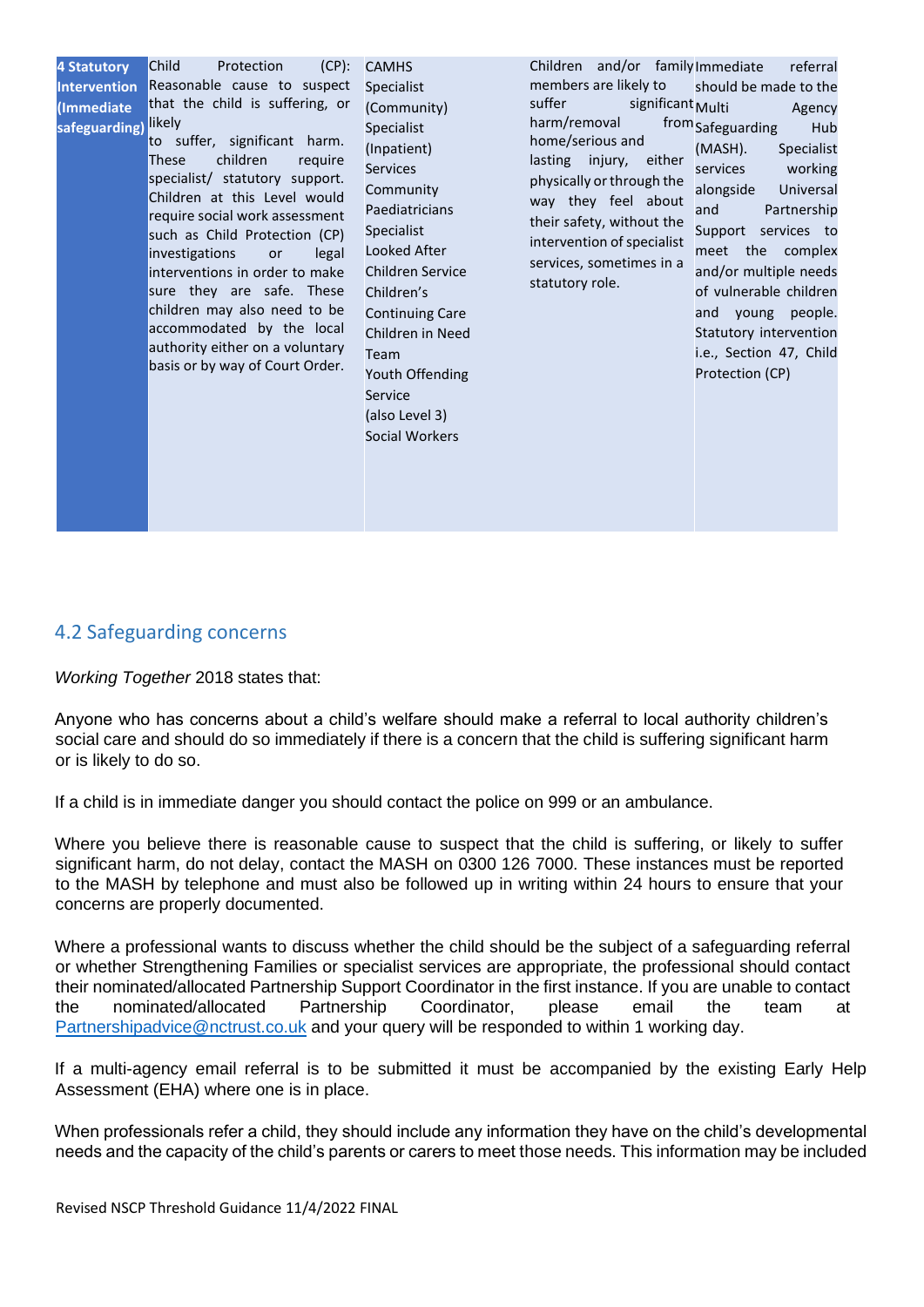in any assessment, including an EHA where one is in place, which must be submitted alongside any multiagency email referral.

Where an apparent risk of immediate or significant harm to a child or young person is thought to be extrafamilial, that is, due to risks outside their home and family which may include concerns such as criminal or sexual exploitation; gang involvement or county lines (involvement in inter-county drug distribution) then consideration must be given to the level of care and protection that parents/carers are able to provide and whether the threshold is met for a Section 17 (Child in Need) Child and Family Assessment or a Section 47 (Child Protection) investigation; if either of these thresholds are believed to be met, a multi-agency referral form must be completed and sent to MASH for allocation for a statutory assessment by Children's Social Care.

Where parents/carers are doing all that is reasonable to protect their child, but cannot mitigate or remove extra-familial risk, a robust, multi-agency response may be more appropriate to ensure the child or young person receives the specialist support they need. In these circumstances, the provisions of the Children Act (1989) may not be sufficient to allow Children's Social Care to take effective action and other agencies engaged in the Safeguarding Children Partnership may, by working together, be more able to take necessary actions to safeguard a child or young person at risk of harm from outside of their family; in such circumstances, a Partnership Support outcome will be recorded and an appropriate lead professional identified to co-ordinate the necessary multi-agency response, which may include more specialised partnerled support where needed.

Feedback should be given to the referrer on the decisions taken and where appropriate suggestions for other sources of more suitable support. Professionals should always follow up their concerns if they are not satisfied with the response and should escalate their concerns by accessing the [Northamptonshire Conflict](http://northamptonshirescb.proceduresonline.com/p_conflict_res.html)  [Resolution Policy if](http://northamptonshirescb.proceduresonline.com/p_conflict_res.html) they remain dissatisfied.

# <span id="page-11-0"></span>5. Assessment of a child

An assessment will provide the evidence that the level of need or threshold has been met. Some examples of assessments which might be used at each level are described within this guidance.

The Northamptonshire continuum of need is a useful prompt for professionals to use when assessing children and young people. It can be used to assist practitioners across all services to gain a holistic understanding of the child by assessing circumstances and need across the 3 areas of developmental needs; parenting capacity, family and environment.

# <span id="page-11-1"></span>5.1 Early Help Assessment (EHA)

'Preventative services will do more to reduce abuse and neglect than reactive services, and the coordination of services is important to maximise efficiency' Eileen Munro, 2011.

Children and families may need support from a wide range of agencies. Where a child and family would benefit from coordinated support from more than one agency (e.g. education, health, housing, police) there should be an inter-agency assessment. An EHA should be used to identify what help the child and family require to prevent needs escalating to a point where intervention would be needed via a statutory assessment under the Children Act 1989.

The EHA is a simple way to help identify needs of children and families and make a plan to meet those needs. It is designed to be a shared tool which can be used by all agencies in Northamptonshire who are delivering early help.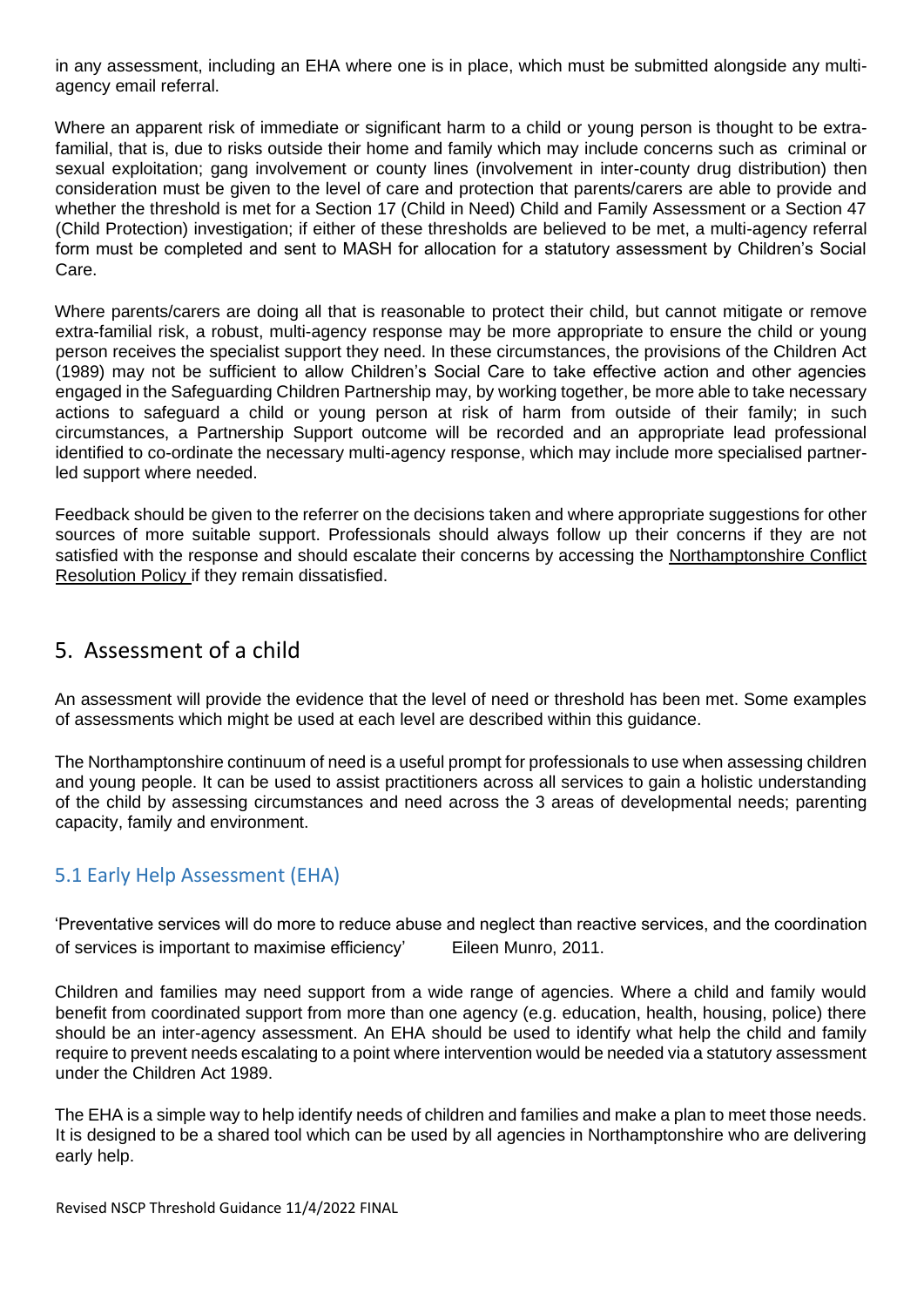The EHA can be used to support children and young people between 0–19 years, including unborn babies and can also be used with consent up to the age of 24 where a young person has a learning difficulty or disability.

It is a standardised approach so that all children and families have the same experience of exploring their needs, strengths and challenges.

An EHA should be completed by any professional at the earliest opportunity when they are worried about a child or young person's health, development, welfare or progress; or if the child, young person or their family raises a concern.

The EHA will help individual agencies identify what they can do to help. Where an individual agency cannot respond in isolation, and a multi-agency response is required, the EHA must then be shared with the Partnership Support Service.

At lower level of risk, the EHA is the appropriate assessment to use. The EHA is not appropriate where there are immediate safeguarding or Child Protection (CP) concerns; in these cases, a telephone referral must be made to the MASH. It is a requirement that all telephone referrals in relation to Child Protection (CP) issues are followed up in writing on the online referral form within 24 hours.

Northamptonshire adopts a locality working model which seeks to develop blended multi professional teams working together, sharing knowledge and skills, supporting the Northamptonshire Children's Trust vision: every child in Northamptonshire will live in a safe, stable, permanent home, nurtured by caring and responsible families and strong communities.

# <span id="page-12-0"></span>6. Assessment of a child under the Children Act 1989

# <span id="page-12-1"></span>6.1 Child and Family assessment

A Child and Family Assessment is a statutory assessment and replaces previous Initial and Core Assessments.

The Child and Family Assessment will cover the same areas as an EHA but is completed by a qualified Social Worker with a focus on whether the threshold for significant harm has been met and to understand the risk presented to a child. Once completed a decision is made based on the information gathered, the evidence and analysis of which may lead to the case being held as Child in Need (CiN), escalated to Child Protection (CP) or it may be felt that the case could be held within a Partnership Support team, with a Partnership Support worker or another professional becoming the lead professional.

It is acknowledged that in addition to the EHA and the Child and Family Assessment, universal and specialist services will all have their own assessment tools. These tools help agencies determine which services in their agency can best support the child and/or family and how they can best work with them.

# <span id="page-12-2"></span>6.2 Section 17 Child in Need (CiN)

Some children and young people with complex needs may be children who are defined as being 'in need', under Section 17 of the Children Act 1989. The criteria for Section 17 are those children whose vulnerability is such that they are unlikely to reach or maintain a satisfactory level of health or development, or their health and development will be significantly impaired without the provision of services, plus those children who are disabled. These children will need to be referred to the MASH by telephone and wherever possible an EHA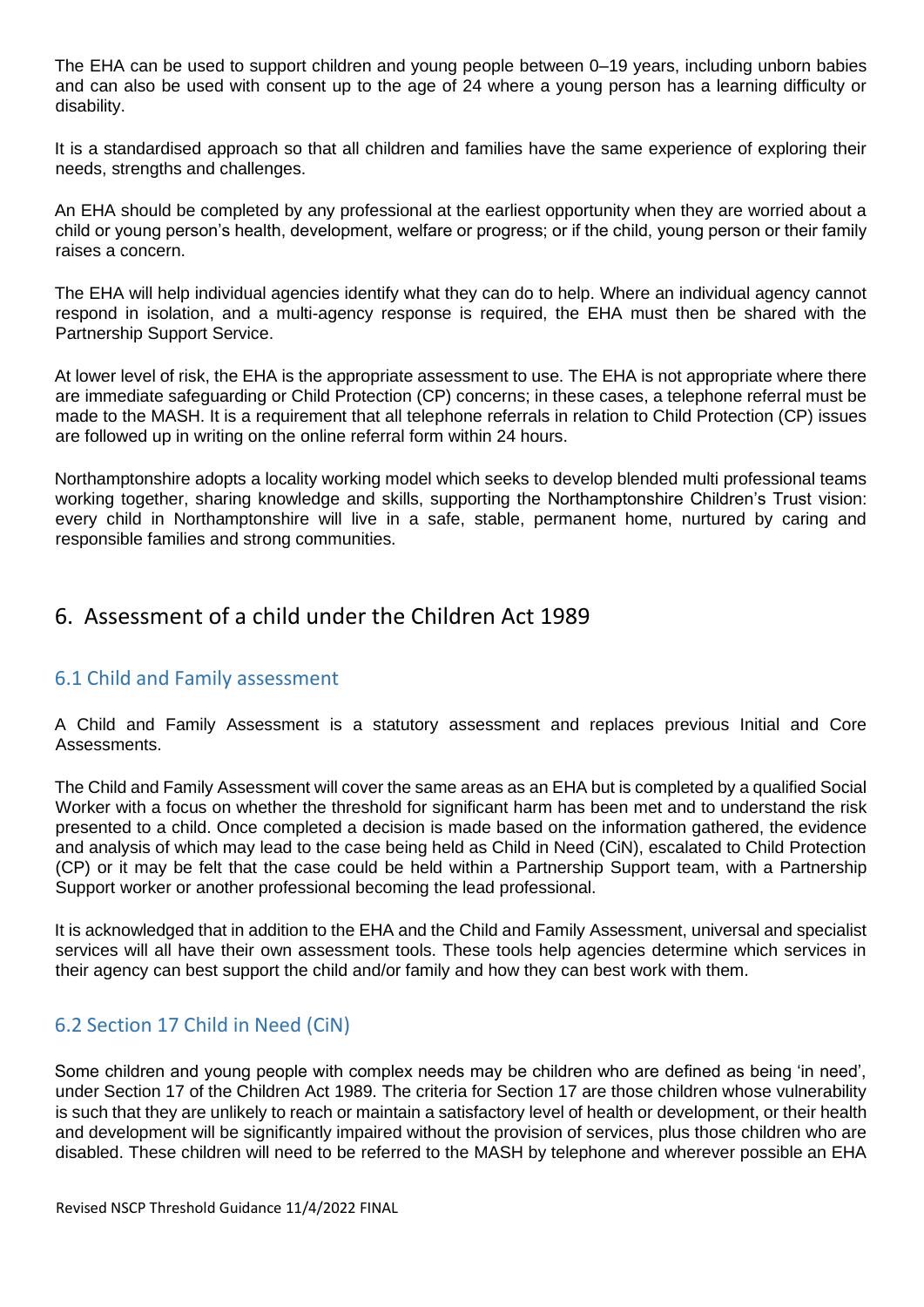should be completed, prior to contact. Following acceptance of a referral, a social worker will lead a multiagency assessment under section 17 of the Children Act 1989.

In circumstances when the children's social care assessment (including multi-agency input) evidences the requirement to provide services, a multi-agency Child in Need (CiN) plan will be implemented. This plan will set out what services are needed and which agencies will provide these to the child and family.

Children's social care has a responsibility to children in need under section 17 of the Children Act 1989. That is, children whose development would be significantly impaired if services are not provided. This includes children who have a long lasting and substantial disability, which limits their ability to carry out the tasks of daily living. For Children in Need (CiN), a request to Children's social care is appropriate when more substantial interventions are needed: where a child's development is being significantly impaired because of the impact of complex parental mental ill health, learning disability or substance misuse, or very challenging behaviour in the home. A social care request is also appropriate where parents need practical support and respite at home because of a disabled child's complex care needs. In these situations, children's social care will work with families on a voluntary basis, often in partnership with other professionals, to improve the welfare of the children and to prevent problems escalating to a point that statutory Child Protection (CP) intervention is needed.

# <span id="page-13-0"></span>7. Statutory intervention

Some children are in need because they are suffering, or likely to suffer significant harm. The Children Act 1989 introduced the concept of significant harm as the threshold that justifies compulsory intervention in family life in the best interests of the children.

Local authorities have a duty to make enquiries to decide whether they should take action to safeguard or promote the welfare of a child who is suffering, or likely to suffer, significant harm in their area.

# <span id="page-13-1"></span>7.1 Significant harm

There are no absolute criteria on which to rely when judging what constitutes significant harm. Consideration of the severity of the ill-treatment may include the degree and the extent of physical harm, the duration and frequency of abuse and neglect, the extent of premeditation and the presence or degree of threat, coercion, sadism and bizarre or unusual elements.

It is important to consider age and context as well as evidence from research and serious case reviews. Babies, young children and adolescents are particularly vulnerable and at increased risk especially when there is a parental history of domestic abuse, substance misuse and mental ill-health.

Therefore, significant harm could occur where there is a single event, such as a violent assault. More often, significant harm is identified when there have been a number of events which have compromised the child's physical and psychological wellbeing: for example, a child whose health and development suffers through neglect.

# <span id="page-13-2"></span>7.2 Section 47 Child Protection (CP)

Children's social care has a duty under section 47 of the Children Act 1989 to work with partners to determine whether a child is suffering or is likely to suffer significant harm. The Children Act 1989 introduced the concept of significant harm as the threshold that justifies compulsory intervention in family life in the best interests of children.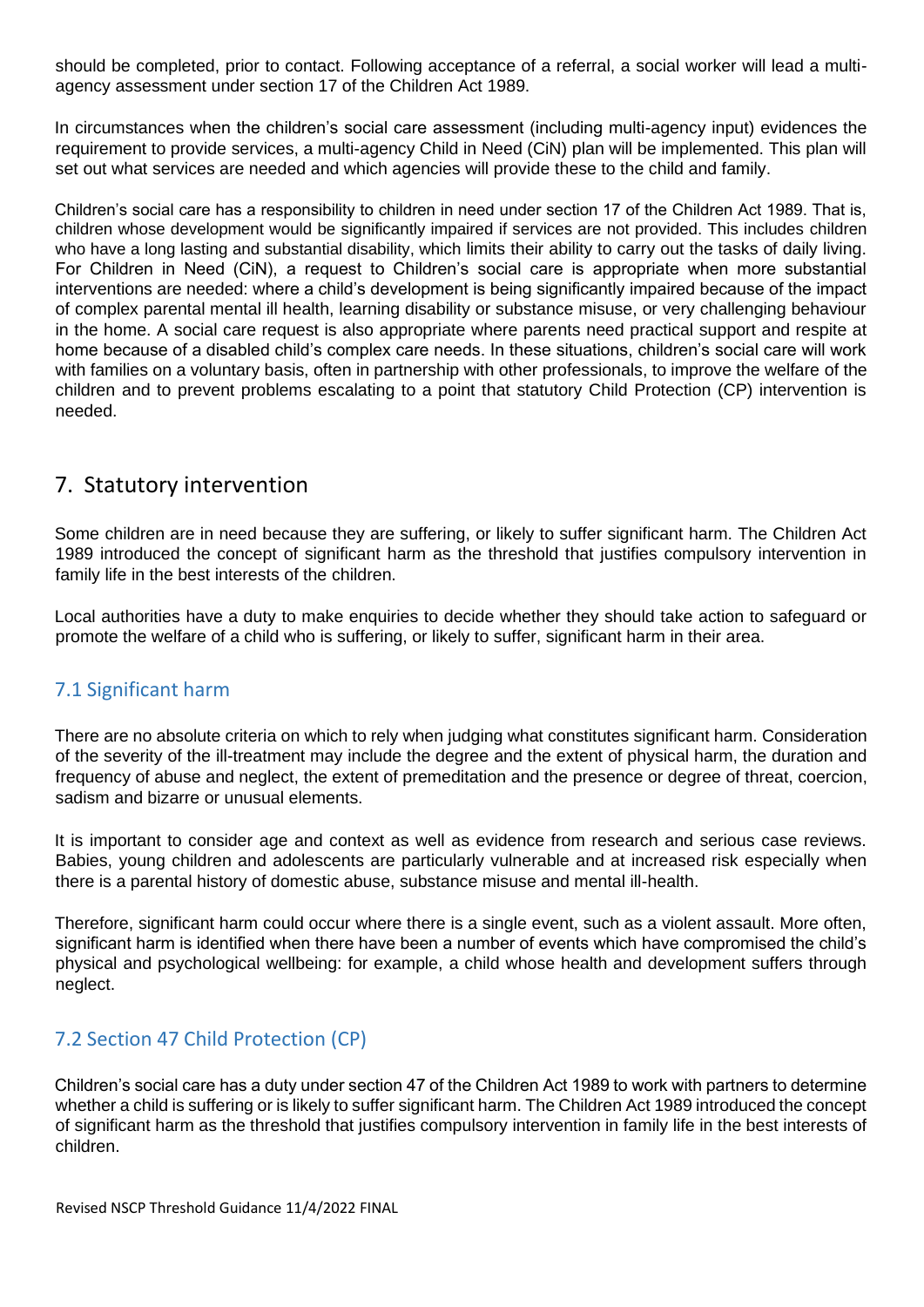Where information gathered during a referral or assessment results in a qualified Social Worker suspecting that the child is suffering or likely to suffer significant harm, a strategy discussion will be held to enable a decision to be made, with other agencies, whether to initiate enquiries under section 47 of the Children Act 1989. A section 47 enquiry is initiated to decide whether and what type of action is required to safeguard and promote the welfare of a child who is suspected of, or likely to be, suffering significant harm.

A section 47 enquiry is carried out by undertaking or continuing with an assessment. Local authority Social Workers have a statutory duty to lead assessments under section 47 of the Children Act 1989. The police, health professionals, teachers and other relevant professionals will help the local authority in undertaking its enquiries.

# <span id="page-14-0"></span>8. Sharing information

Child Safeguarding Practice Reviews (CSPR's) have highlighted that missing opportunities to record, share and understand the significance of information in a timely manner can have severe consequences for the safety and welfare of children.

Fears about sharing information must not be allowed to stand in the way of the need to promote the welfare and protect the safety of children, which must always be the paramount concern.

### <span id="page-14-1"></span>**Myth-busting guide to sharing information (Working Together 2018)**

information enables practitioners and organisations to identify and provide appropriate services that safeguard and promote the welfare of children. Below are common myths that may hinder effective information sharing:

| <b>Myth</b>                                                                                         | Fact                                                                                                                                                                                                                                                                                                                                                                                                                                         |
|-----------------------------------------------------------------------------------------------------|----------------------------------------------------------------------------------------------------------------------------------------------------------------------------------------------------------------------------------------------------------------------------------------------------------------------------------------------------------------------------------------------------------------------------------------------|
| sharing information                                                                                 | The Data Protection Act 2018 and No - the Data Protection Act 2018 and the UK GDPR does not<br>the UK GDPR is a barrier to prohibit the collection and sharing of personal information, but<br>rather provides a framework to ensure that personal information<br>about a living individual is shared appropriately and lawfully.                                                                                                            |
| personal information                                                                                | Consent is always needed to share No - you do not necessarily need the consent of the subject to share<br>their data. Where possible, you should seek consent from an<br>individual, and should be clear about why and with whom<br>information will be shared. In situations where there are concerns<br>that a child is suffering, or is likely to suffer significant harm,<br>information should be shared without consent.               |
| organisation<br>cannot<br>lone<br>disclosed to another organisation                                 | Personal information collected by No - this is not the case, unless the information is to be used for a<br>be purpose incompatible with the purpose that it was originally<br>collected for. In the case of a child at risk of significant harm, it is<br>difficult to foresee circumstances where sharing personal<br>information with other practitioners would be incompatible with the<br>purpose for which it was originally collected. |
| The<br>duty<br>common<br>law<br>the sharing of personal information of not sharing the information. | of No - this is not the case; practitioners need to balance the common<br>confidence/confidentiality and the law duty of confidence/confidentiality and the rights within the<br>Human Rights Act 1998 prevent Human Rights Act 1998 against the effect on individuals or others                                                                                                                                                             |
| effective information sharing                                                                       | IT Systems are often a barrier to No – co-judgment is the most essential aspect of multi-agency work,<br>which could be put at risk if organisations rely too heavily on IT<br>systems. Evidence from the Munro review is clear that IT systems<br>will not be fully effective unless individuals from organisations<br>operate around meeting the needs of the individual child.                                                            |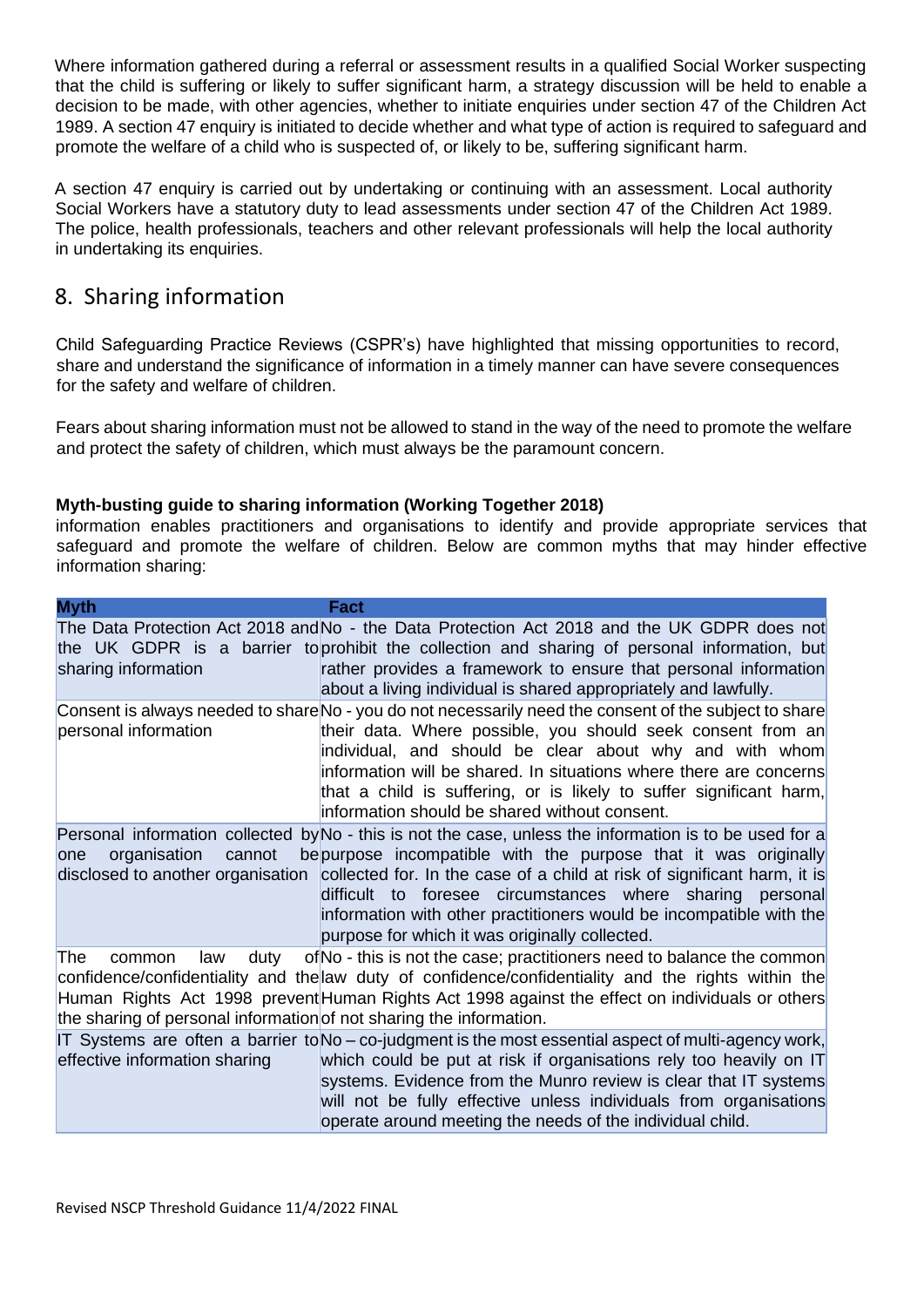### <span id="page-15-0"></span>8.1 Consent

In general, conversations about what is worrying you should happen with the family first to test if they share your worries and assess what help they need. If parents understand that you are trying to help and are willing to work with you, they may be open to you making a referral for them to get additional support as required, which will need their explicit consent. Consent means that the family is fully informed about the services they are being referred to, agree with the referral being made and understand what information professionals are passing on and why.

Where you believe there is reasonable cause to suspect that the child is suffering, or likely to suffer significant harm, consent is not needed to share information or make a referral to the MASH. You have a duty to share in these circumstances and in these cases a telephone conversation must take place with the MASH. Evidence must be provided as to why consent has not been obtained alongside detail of the efforts made to achieve consent. There will need to be a clear rationale for any exemption to be applied.

While it is usually good practice to seek consent for making any referral, there are some exceptions when it comes to protecting children, for example:

- If having a conversation with the family would place the child, or another child, or someone else at increased risk of suffering harm, you do not need consent
- If it might undermine the investigation of a serious crime. This includes making a Child Protection (CP) referral for a child who has made an allegation about a physical or sexual assault by a parent or carer, or where a delay in getting consent may mean the child or young person is put at further risk of harm.
- There may be occasions, such as criminal investigation or local authority proceedings, which require an element of confidentiality from the family involved

We will record any efforts made by the referrer to obtain consent as this will be part of the decision to either accept the referral or request that the referrer takes further action. If the need for consent is overruled we will record this decision and the reasons why we believe safety may be at risk, or why it was inappropriate to seek agreement.

# <span id="page-15-1"></span>9. Recording information

All involvement with children, young people and families should be recorded appropriately and in accordance with each agency's procedures, in order to show that a conversation took place, what was discussed and what was agreed.

Recording needs to be clear, concise, distinguish fact from opinion, be respectful to those involved and explain the evidence and analysis made. The decisions made should be clearly recorded, including the people responsible and timescales.

Crucially, records should be understandable to others and where possible always capture the views or behaviour of the child or young person and reflect this in the recording.

The use of the Signs of Safety framework is a great tool to support recording and making decisions which are evidence based and focused on specific observable behaviours rather than judgement or interpretations.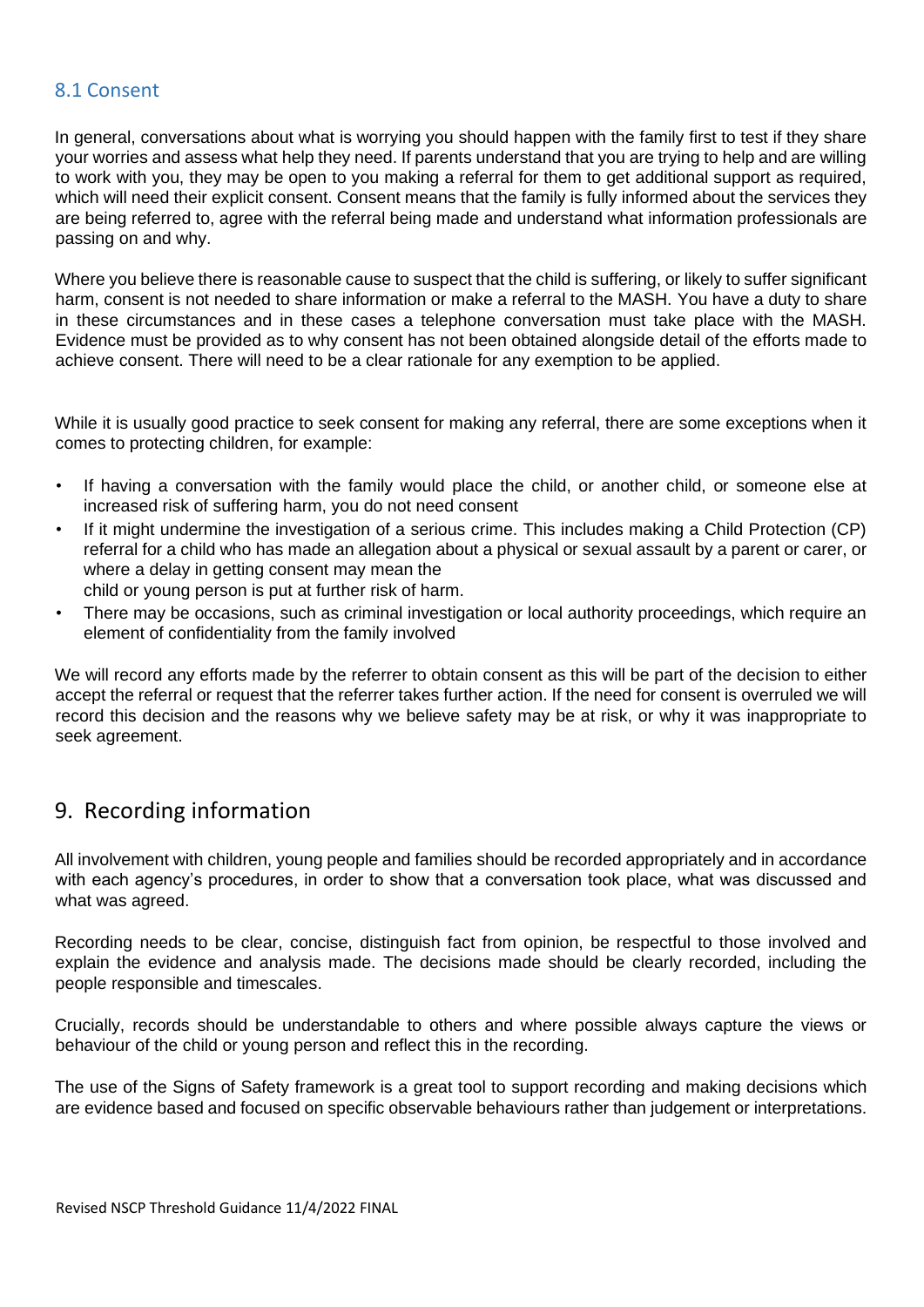# <span id="page-16-0"></span>10. Still worried?

It is important to remember that guidance will never give all the answers, nor will it ever take the place of talking to one another or the exercise of sound professional judgement and good communication. Where a practitioner has concerns about a child's welfare and/or doubts about the most appropriate pathway to meet a child's needs, they should consult initially with their own manager and agency safeguarding leads.

At various times during the management of a case, professional differences of opinion and judgement will sometimes occur. Good practice includes the expectation that there is professional and constructive and healthy challenge amongst colleagues within agencies and between agencies.

Where a member of staff from any agency is concerned that concerns or agreed actions regarding a child are not being addressed or acted upon in a timely and consistent manner, it is expected that the [NSCP](http://www.northamptonshirescb.org.uk/about-northamptonshire-safeguarding-children-board/policies/conflict-resolution/) [Conflict Resolution Procedure](http://www.northamptonshirescb.org.uk/about-northamptonshire-safeguarding-children-board/policies/conflict-resolution/) [sh](http://www.northamptonshirescb.org.uk/about-northamptonshire-safeguarding-children-board/policies/conflict-resolution/)ould be used to reach a satisfactory outcome in the best interests of the child.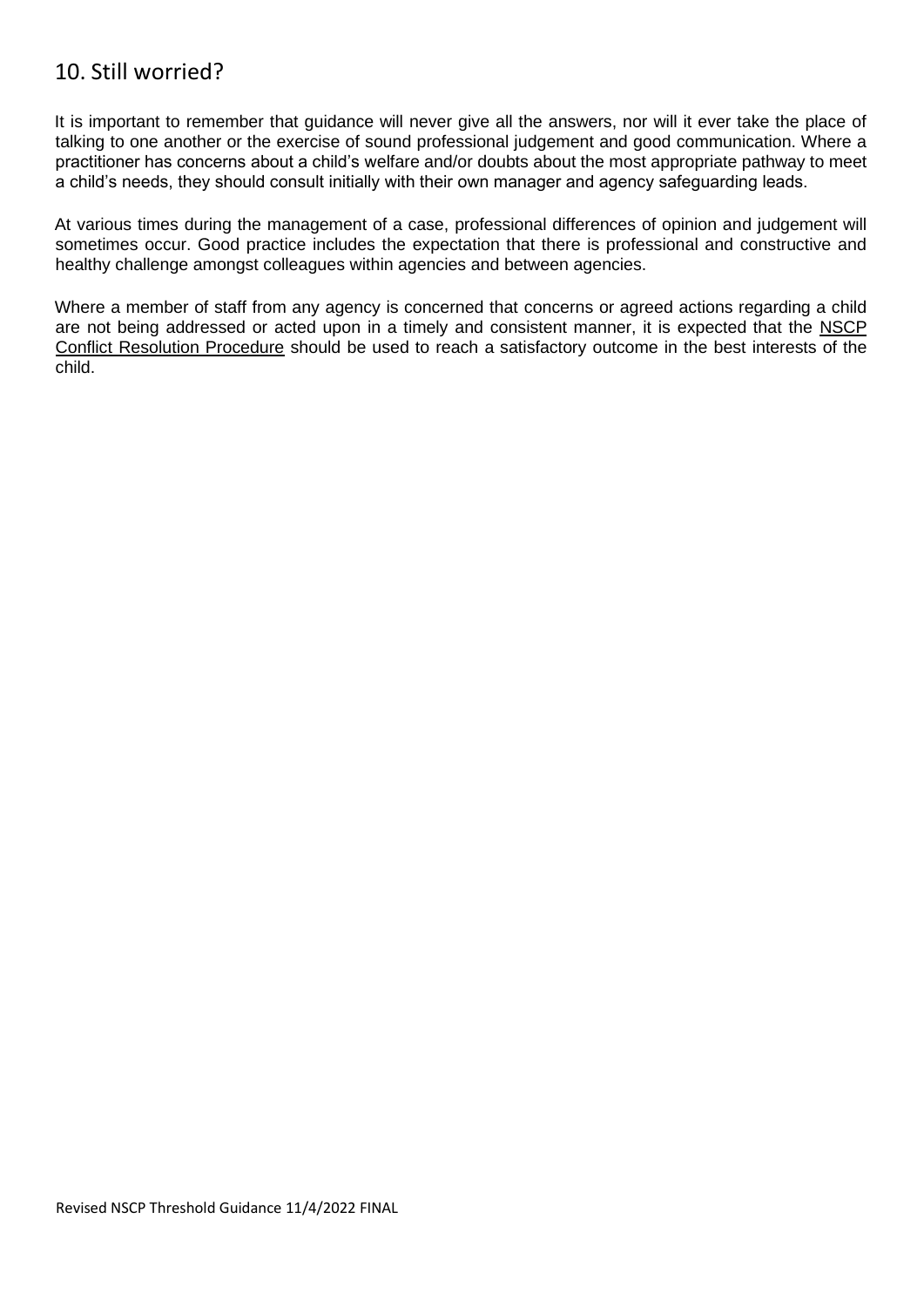# 11. Appendix 1: Levels of need: child and young people's developmental needs

<span id="page-17-0"></span>

| <b>Level 1: Universal Support</b>                                                                                                                                                                                                                                                   | <b>Level 2: Vulnerable</b>                                                                                                                                                                                                                                                                                                                                                                                                                                                                                                                                                                                 | <b>Level 3: Complex Needs</b>                                                                                                                                                                                                                                                                                                                                                                                                                                                                                                                                                                                                                                                                                                                                                 | <b>Level 4: Statutory Intervention</b>                                                                                                                                                                                                                                                                                                                                                                                                                                                                                                                |
|-------------------------------------------------------------------------------------------------------------------------------------------------------------------------------------------------------------------------------------------------------------------------------------|------------------------------------------------------------------------------------------------------------------------------------------------------------------------------------------------------------------------------------------------------------------------------------------------------------------------------------------------------------------------------------------------------------------------------------------------------------------------------------------------------------------------------------------------------------------------------------------------------------|-------------------------------------------------------------------------------------------------------------------------------------------------------------------------------------------------------------------------------------------------------------------------------------------------------------------------------------------------------------------------------------------------------------------------------------------------------------------------------------------------------------------------------------------------------------------------------------------------------------------------------------------------------------------------------------------------------------------------------------------------------------------------------|-------------------------------------------------------------------------------------------------------------------------------------------------------------------------------------------------------------------------------------------------------------------------------------------------------------------------------------------------------------------------------------------------------------------------------------------------------------------------------------------------------------------------------------------------------|
|                                                                                                                                                                                                                                                                                     |                                                                                                                                                                                                                                                                                                                                                                                                                                                                                                                                                                                                            |                                                                                                                                                                                                                                                                                                                                                                                                                                                                                                                                                                                                                                                                                                                                                                               | Immediate safeguarding                                                                                                                                                                                                                                                                                                                                                                                                                                                                                                                                |
| <b>Education and Learning Needs</b><br>Enjoys and participates in learning .<br>activities<br>Access to books, toys and age •<br>appropriate learning<br>Good links between home and school<br>Has experiences of success and<br>achievement<br>Planning for career and adult life  | <b>Education and Learning Needs</b><br>Has some identified learning needs or •<br>disability<br>Support in nursery/school, and the barriers .<br>to the child/young person engaging fully in the $\cdot$<br>education setting require a family approach<br>Language and communication difficulties<br>Patterns of regular school absences<br>Low motivation to engage in learning<br>$\bullet$<br>Not reaching educational development<br>potential<br>disability needs,<br>requiring<br>Physical<br>targeted support<br>Some fixed term exclusions<br>Not in education, employment or training<br>post 16 | <b>Education and Learning Needs</b><br>Consistently poor<br>attendance and punctuality<br>Not in Education (Under 16)<br>Has identified Special Educational<br>Needs and Disability (SEND) requiring both<br>additional support and the involvement of outside<br>agencies, family support is required to enable the<br>child to engage in education<br>Young person aged 14 and over<br>with identified SEND who requires both<br>additional support and the involvement of<br>outside agencies, where planning for<br>independence in adulthood has not started<br>Not achieving Key Stage benchmarks<br>due to parental care<br>School attendance below 90%<br>3 fixed term exclusions or greater than<br>15 days excluded in any year<br>Permanently excluded from school | Education and Learning Needs<br>nursery/school • Persistent school refusal (or excluded from school) if in<br>conjunction with other complex and significant needs                                                                                                                                                                                                                                                                                                                                                                                    |
| <b>Health Needs</b><br>Health needs being met<br>No worries regarding<br>nutrition<br>Good<br>enough<br>hygiene<br>health<br>Developmental<br>and<br>checks/immunisations up to date<br>Developmental<br>milestones •<br>appropriate<br>Safe and age appropriate sexual<br>activity | <b>Health Needs</b><br>Emerging<br>worries<br>diet and diet/hygiene/clothing $\cdot$<br>immunisations/development checks/health/dental •<br>appointments<br>Slow<br>reaching<br>in<br>milestones<br>Emerging worries regarding substance<br>misuse                                                                                                                                                                                                                                                                                                                                                         | Health Needs • Health/dental worries<br>regarding not accepted or addressed - treatment<br>Not being brought to not being sought/adhered to<br>Multiple health problems/disability<br>Consistently not being brought<br>developmental required health appointments<br>Overweight/underweight<br>where<br>no•<br>organic cause<br>Regular substance misuse including.<br>drugs/alcohol<br>Developmental milestones not being.<br>met<br>Self-harming behaviours<br>٠                                                                                                                                                                                                                                                                                                           | <b>Health Needs</b><br>Severe/chronic<br>health<br>problems.<br>developmental delay or<br>disability where treatment not being sought or adhered<br>tolto*<br>Persistent and high-risk substance misuse<br>Pregnancy or Sexually Transmitted Infection<br>(STI) of a child under 13*<br>Repeat dental extraction under general<br>anaesthetic (or multiple dental extractions) due to neglect<br>Child significantly under/over-weight where no<br>organic cause<br>and not engaging with health support<br>S47<br>discussion<br>strategy<br>required |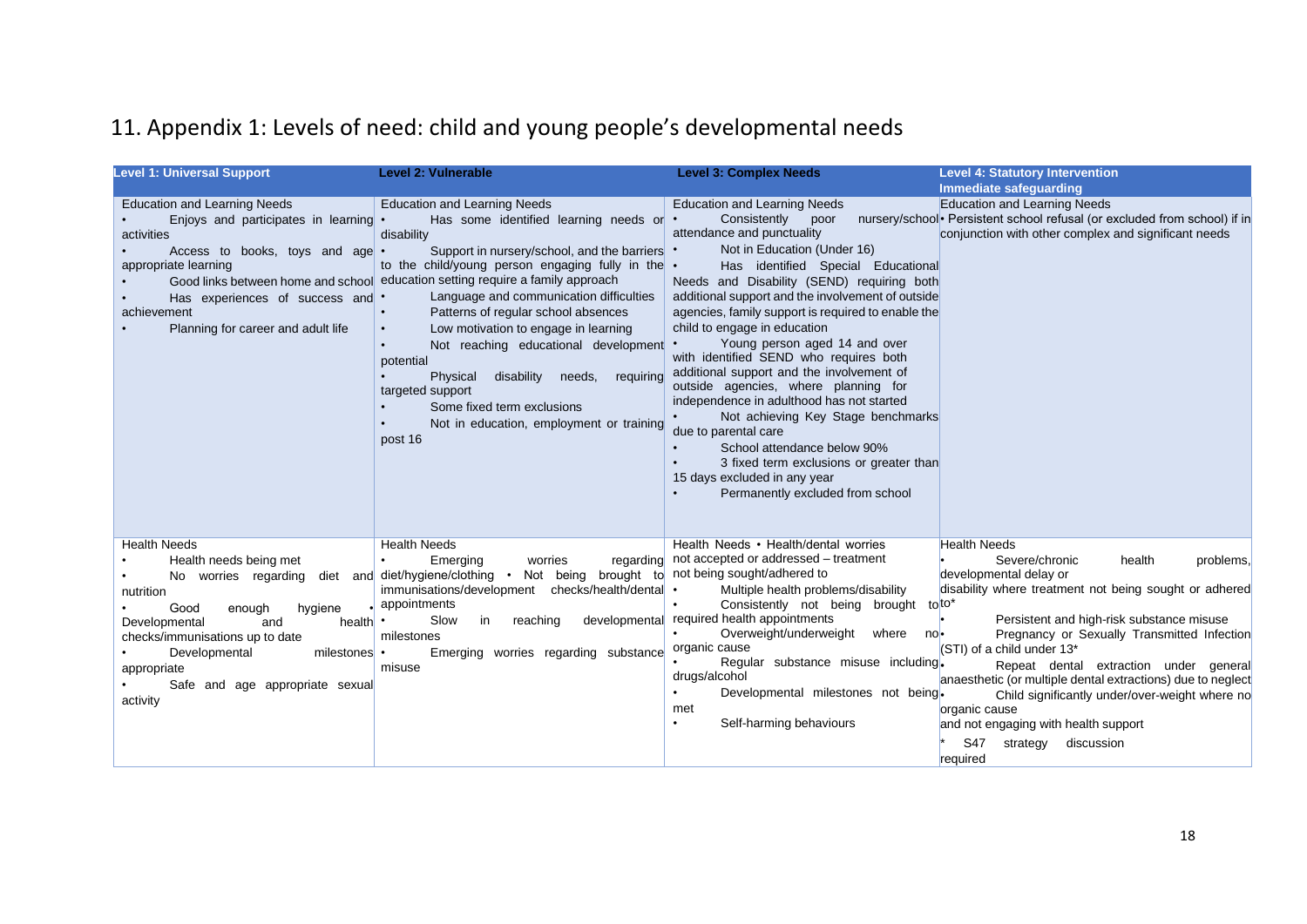| <b>Level 1: Universal Support</b>                                                                                                                | <b>Level 2: Vulnerable</b>                                                                                                                                                                                                                                                                                                                                                                                                                                                                                                                                                                                                                                                                                                                         | <b>Level 3: Complex Needs</b>                                                                                                                                                                                                                                                                                                                                                                                                                                                                                                                                                                                                                                                                                                                                                                                                                                        | <b>Level 4: Statutory Intervention</b>                                                                                                                                                                                                                                                                                                                                                                                                                                                                                                                                                                                                                                                       |
|--------------------------------------------------------------------------------------------------------------------------------------------------|----------------------------------------------------------------------------------------------------------------------------------------------------------------------------------------------------------------------------------------------------------------------------------------------------------------------------------------------------------------------------------------------------------------------------------------------------------------------------------------------------------------------------------------------------------------------------------------------------------------------------------------------------------------------------------------------------------------------------------------------------|----------------------------------------------------------------------------------------------------------------------------------------------------------------------------------------------------------------------------------------------------------------------------------------------------------------------------------------------------------------------------------------------------------------------------------------------------------------------------------------------------------------------------------------------------------------------------------------------------------------------------------------------------------------------------------------------------------------------------------------------------------------------------------------------------------------------------------------------------------------------|----------------------------------------------------------------------------------------------------------------------------------------------------------------------------------------------------------------------------------------------------------------------------------------------------------------------------------------------------------------------------------------------------------------------------------------------------------------------------------------------------------------------------------------------------------------------------------------------------------------------------------------------------------------------------------------------|
|                                                                                                                                                  |                                                                                                                                                                                                                                                                                                                                                                                                                                                                                                                                                                                                                                                                                                                                                    |                                                                                                                                                                                                                                                                                                                                                                                                                                                                                                                                                                                                                                                                                                                                                                                                                                                                      | Immediate safeguarding                                                                                                                                                                                                                                                                                                                                                                                                                                                                                                                                                                                                                                                                       |
| • Age appropriate clothing and appearance<br>• Age appropriate self-care skills shown<br>• Demonstrates resilience<br>• Good emotional wellbeing | Can be over friendly or withdrawn or not •<br>aware of risk<br>Change in communication leading to a<br>more guarded/secretive self<br>May be engaged in bullying behaviour<br>Victim of crime or bullying<br>Slow to develop age appropriate self-care<br>skills<br>clothing<br>inappropriate<br>Age<br>and<br>appearance<br>Disability<br>limits amount of self-care<br>possible<br>Experienced loss of significant adult or<br>family member<br>Low self esteem<br>Moderate depression, anxiety, self-esteem<br>or confidence issues<br>Moderate stress<br>Moderate health anxiety<br>Moderate post-traumatic stress disorder<br>and/or obsessive compulsive disorder<br>Moderate anger management<br>Moderate mental ill health issues emerging | May be at risk of being groomed for<br>sexual exploitation<br>Missing from home or change in<br>behaviour/routine suggesting development of<br>inappropriate relationship<br>Child lacks a sense of safety and often <sup>•</sup><br>puts him/herself in danger<br>Unable to demonstrate empathy<br>Experiences of persistent discrimination •<br>e.g. ethnicity, sexual orientation or disability<br>Poor self-care for age<br>Disability prevents self-care in<br>-a•<br>significant range of tasks<br>Very poor self-esteem<br>Difficulty in coping with anger/frustration.<br>and upset<br>Child/young person demonstrates<br>thoughts, behaviours, distress and/or impact<br>on functioning that may be consistent with a<br>(working) diagnosis<br>Without treatment or intervention the<br>child/young person would require a more<br>intensive level of care | Harmful sexual behaviour<br>Sexual abuse of a child under 13*<br>Inappropriate relationship with an adult<br>Abusing other children<br>Chronically socially isolated<br>Frequently missing from home/placement*<br>Participates in extremist actions in language<br>and behaviour*<br>Serious or persistent offending behaviour<br>Persistent poor and inappropriate self-<br>presentation<br>Significant impact of traumatic event<br>Acute mental health problems e.g. severe<br>depression; threat of suicide; psychotic episode<br>Risk admission to psychiatric hospital<br>Deterioration of mental health leading to risk to<br>self and/or others<br>S47 strategy discussion required |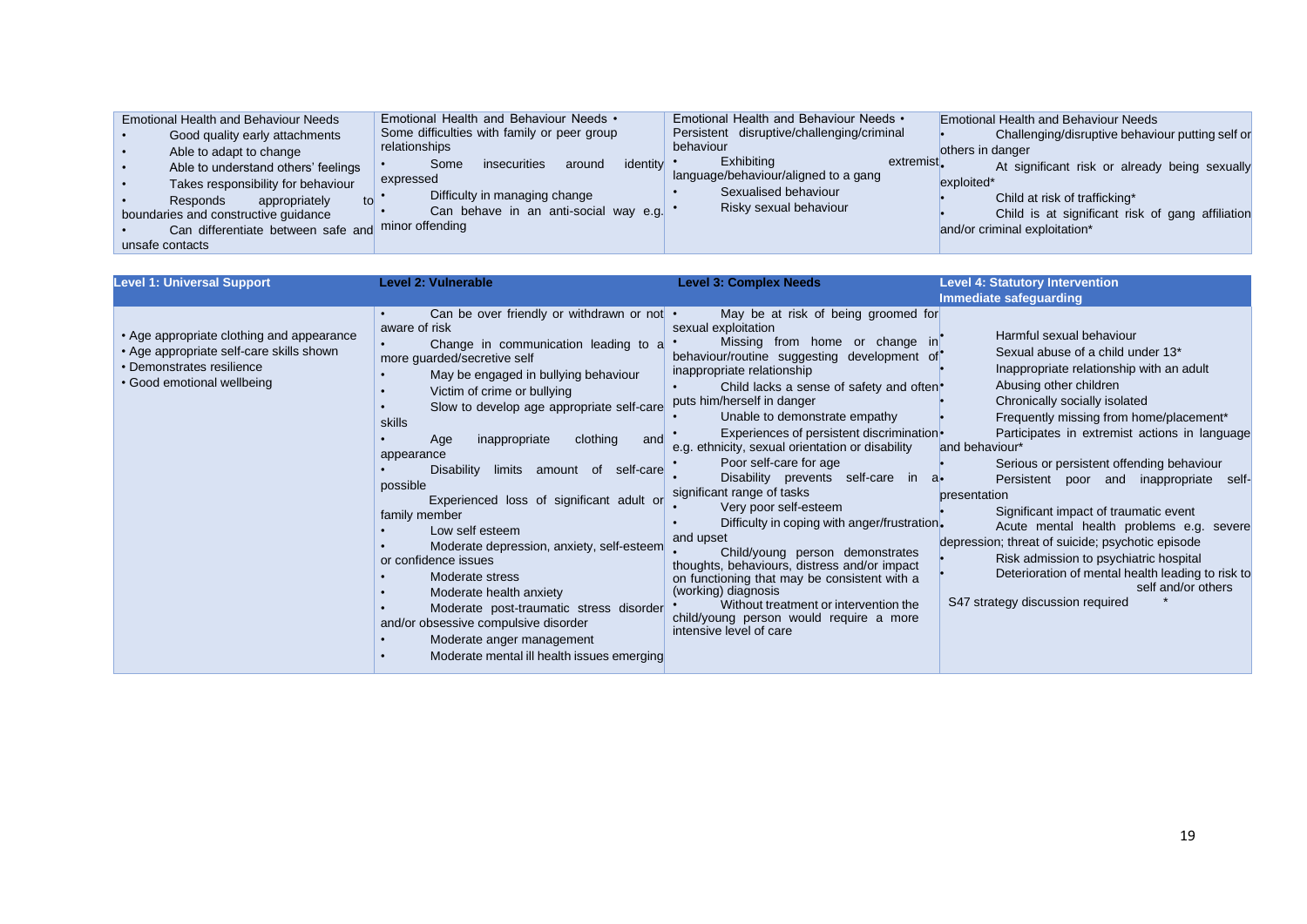| Family and Parenting Needs •                                                       | Family and Parenting Needs                                                 | <b>Family and Parenting Needs</b>                            | <b>Family and Parenting Needs</b>                                                                    |
|------------------------------------------------------------------------------------|----------------------------------------------------------------------------|--------------------------------------------------------------|------------------------------------------------------------------------------------------------------|
| Shows warm regard, praise and<br>encouragement                                     | Inconsistent responses to child/young •                                    | erratic/inconsistent<br>Receives<br>poor <sup>.</sup>        | Parents consistently unable to provide 'positive                                                     |
| Ensures stable relationships                                                       | person by parent/carer                                                     |                                                              |                                                                                                      |
|                                                                                    |                                                                            | quality care                                                 | enough' parenting that is adequate and safe                                                          |
| Ensures the child can develop a                                                    | Starting<br>to<br>with<br>show<br>difficulties                             | Parental capacity affects ability to                         | Previous children removed from parent's care                                                         |
| sense of right and wrong                                                           | attachments                                                                | nurture (support required because of level                   | Domestic abuse in pregnancy*                                                                         |
| Good relationships within family,                                                  | Child/young person spends considerable and complexity of child disability) |                                                              | Regularly hungry, very unclean, clothing                                                             |
| including when parents are separated                                               | time alone                                                                 | Absence of positive relationships                            | smells                                                                                               |
| Support provided by wider family                                                   | Rarely exposed to new experiences                                          | Parent in prison                                             | Child abandonment*                                                                                   |
| Stable and affectionate relationships •                                            | Taking on a caring role for parent/carer or .                              | Not receiving positive stimulation                           | Any allegation of abuse or serious neglect or a                                                      |
| with family                                                                        | may look after younger siblings                                            |                                                              | Difficult to engage parents/carer - reject suspicious injury in a pre or non-mobile child or a child |
| Is able to make and maintain                                                       | Parent has physical or mental health                                       | advice/support                                               | with a disability*                                                                                   |
| friendships • Provides for child's physical                                        | difficulties                                                               | Parent continually struggling to provide.                    | Persistent instability and violence in the home*                                                     |
| needs, e.g. food, drink, appropriate clothing,<br>hygiene, medical and dental care | Parental stress starting to affect ability to                              | care                                                         | Parent                                                                                               |
| Accommodation has basic amenities ensure child's safety                            |                                                                            |                                                              | and/or<br>child<br>have<br>significant                                                               |
| and appropriate facilities and can meet family .                                   |                                                                            | Professionals concerned basic care will involvement in crime |                                                                                                      |
| needs                                                                              | Domestic abuse with the potential for                                      | not be provided                                              | A child at risk of female genital mutilation,                                                        |
| Budget adequate to meet needs                                                      | emotional impact on child/ren                                              |                                                              | Parents mental health problems or honour based violence or forced marriage*                          |
| Protected from danger or significant                                               | Multiple changes of address                                                | substance misuse affects care of child/young-                | Poor/harmful sibling relationships                                                                   |
|                                                                                    | Limited support from extended family and                                   | person                                                       | Involving a child in crime or significant anti-                                                      |
| harm                                                                               | friends                                                                    |                                                              | Parents perceive child's safety outside social behaviour/drugs/crime/illegal activities              |
| family<br>feels<br>thel<br>The<br>part<br>of                                       | Family seeking asylum or are refugees e.g.                                 | the home to be a real problem                                | Parent's mental health problems or substance                                                         |
| community and are able to access local                                             | no access to public funds                                                  | Neglect identified                                           | significantly affects care of child and/or<br>misuse                                                 |
| services and amenities                                                             | Poor state of<br>repair,<br>temporary<br>or •                              | Unsafe situations e.g. criminal activity, pregnancy          |                                                                                                      |
| Regular employment                                                                 | overcrowded or unsafe housing                                              | drugs, alcohol                                               | An individual with serious child related offences                                                    |
|                                                                                    | Intentionally homeless                                                     |                                                              | Incidents of domestic abuse with impact visiting/moving into a household with children*              |
|                                                                                    |                                                                            | on victim and children                                       | Downloading sexual imagery of children*                                                              |
|                                                                                    | Poor parental engagement with services                                     |                                                              |                                                                                                      |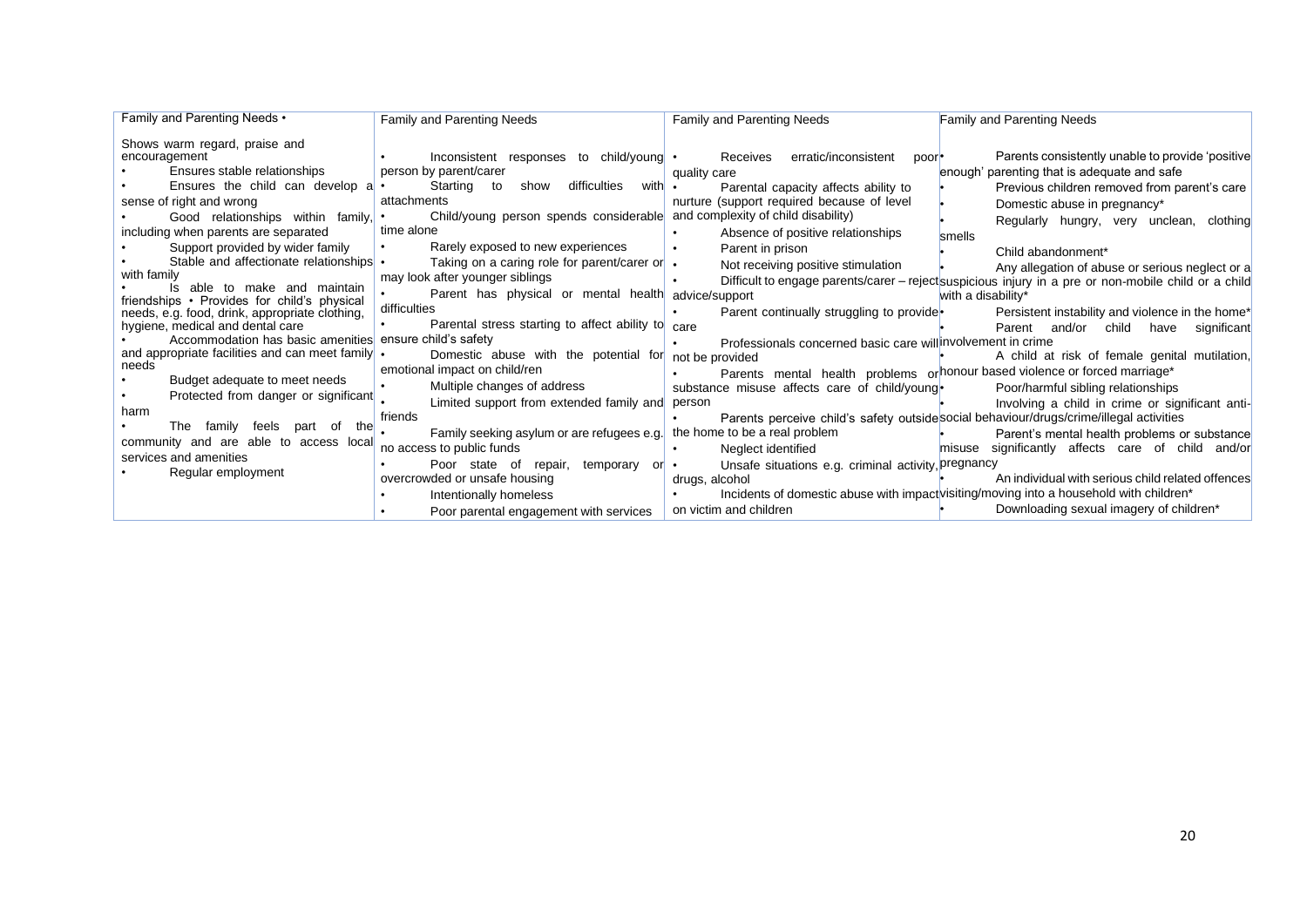| <b>Level 1: Universal Support</b> | <b>Level 2: Vulnerable</b>                                                                                                                                                                                                                                                                                                                                                                                                                                                                                                                                                                                                                                                                                                                                          | <b>Level 3: Complex Needs</b>                                                                                                                                                                                                                                                                                                                                                                                                                                                                                                                                                                                          | <b>Level 4: Statutory Intervention</b>                                                                                                                                                                                                                                                                                                                                                                                                                                                                                                                                                                                                                                                                                                                                                                                                                  |
|-----------------------------------|---------------------------------------------------------------------------------------------------------------------------------------------------------------------------------------------------------------------------------------------------------------------------------------------------------------------------------------------------------------------------------------------------------------------------------------------------------------------------------------------------------------------------------------------------------------------------------------------------------------------------------------------------------------------------------------------------------------------------------------------------------------------|------------------------------------------------------------------------------------------------------------------------------------------------------------------------------------------------------------------------------------------------------------------------------------------------------------------------------------------------------------------------------------------------------------------------------------------------------------------------------------------------------------------------------------------------------------------------------------------------------------------------|---------------------------------------------------------------------------------------------------------------------------------------------------------------------------------------------------------------------------------------------------------------------------------------------------------------------------------------------------------------------------------------------------------------------------------------------------------------------------------------------------------------------------------------------------------------------------------------------------------------------------------------------------------------------------------------------------------------------------------------------------------------------------------------------------------------------------------------------------------|
|                                   |                                                                                                                                                                                                                                                                                                                                                                                                                                                                                                                                                                                                                                                                                                                                                                     |                                                                                                                                                                                                                                                                                                                                                                                                                                                                                                                                                                                                                        | Immediate safeguarding                                                                                                                                                                                                                                                                                                                                                                                                                                                                                                                                                                                                                                                                                                                                                                                                                                  |
|                                   | Parent/carer requires advice on parenting issues $\cdot \cdot$<br>Parents own emotional needs beginning to impact on<br>child's wellbeing Teenage pregnancy<br>Some exposure to dangerous situations in<br>home/community<br>Lack of emotional warmth<br>Unable<br>positive<br>develop<br>other<br>to<br>relationships<br>Parent/carer<br>offers<br>inconsistent<br>boundaries<br>Lack of routine in the home<br>Lack of positive role models or existence of significant<br>others who are poor role models<br>Parents struggling to have their own<br>emotional needs met<br>Family new to area<br>Some<br>social<br>exclusion<br>conflict<br>or<br>experiences<br>Limited access to universal resources or<br>community<br>facilities<br>Periods of unemployment | Family has serious physical/mentall•<br>health difficulties<br>Drug use or alcohol dependency by.<br>parent/carer<br>Poor relationship/little communication.<br>with wider family<br>Vulnerable accommodation e.g. friend's domestic violence/gang reprisal<br>house<br>Parents struggle to engage to set.<br>effective boundaries<br>Young person is carer for family and worries are re-emerging<br>member<br>Lack of basic skills or long termunder stimulated<br>substance misuse hinders parent's employability.<br>family<br>to meet basic needs<br>Parents socially excluded<br>Community are hostile to family | Allegations or suspicion about a serious injury<br>or sexual abuse to a child, including online abuse*<br>Unaccompanied refugee/asylum seeker<br>Privately fostered<br>Emergency housing needs as a consequence<br>of fleeing<br>No effective boundaries set by parents/carers<br>Child beyond parental control<br>Periods of accommodation by Local Authority<br>Family breakdown leaves child at risk • Grossly<br>Child is main carer for family member • Subject<br>Chronic unemployment that is affecting to physical, emotional or sexual abuse or neglect*<br>Suspicion of fabricated or induced illness*<br>Serious debts/poverty impact on ability Dysfunctional attachments between parent and child<br>leading to significant harm<br>Extreme poverty/debt<br>impacting on ability to care for child/ren<br>S47 strategy discussion required |

# 12. Appendix 2: Section 47 and the duty to investigate

The list below is an indicator guide of the type of circumstances which could lead to a section 47 assessment. The list is intended as a guide only and is not exhaustive, neither is it prescriptive and it should not replace MASH decision-maker's professional judgment.

The MASH decision-maker needs to record the rationale for decisions made in order that there is clarity about threshold recorded in each child's record.

- Pregnancy or Sexually Transmitted Infection (STI) or sexual abuse of a child under 13
- At significant risk or already being sexually exploited
- Child at risk of trafficking
- Child is at significant risk of gang affiliation and/or criminal exploitation
- Frequently missing from home/placement
- Participates in extremist action in language and behaviour
- Domestic abuse in pregnancy
- <span id="page-20-0"></span>• Child abandonment